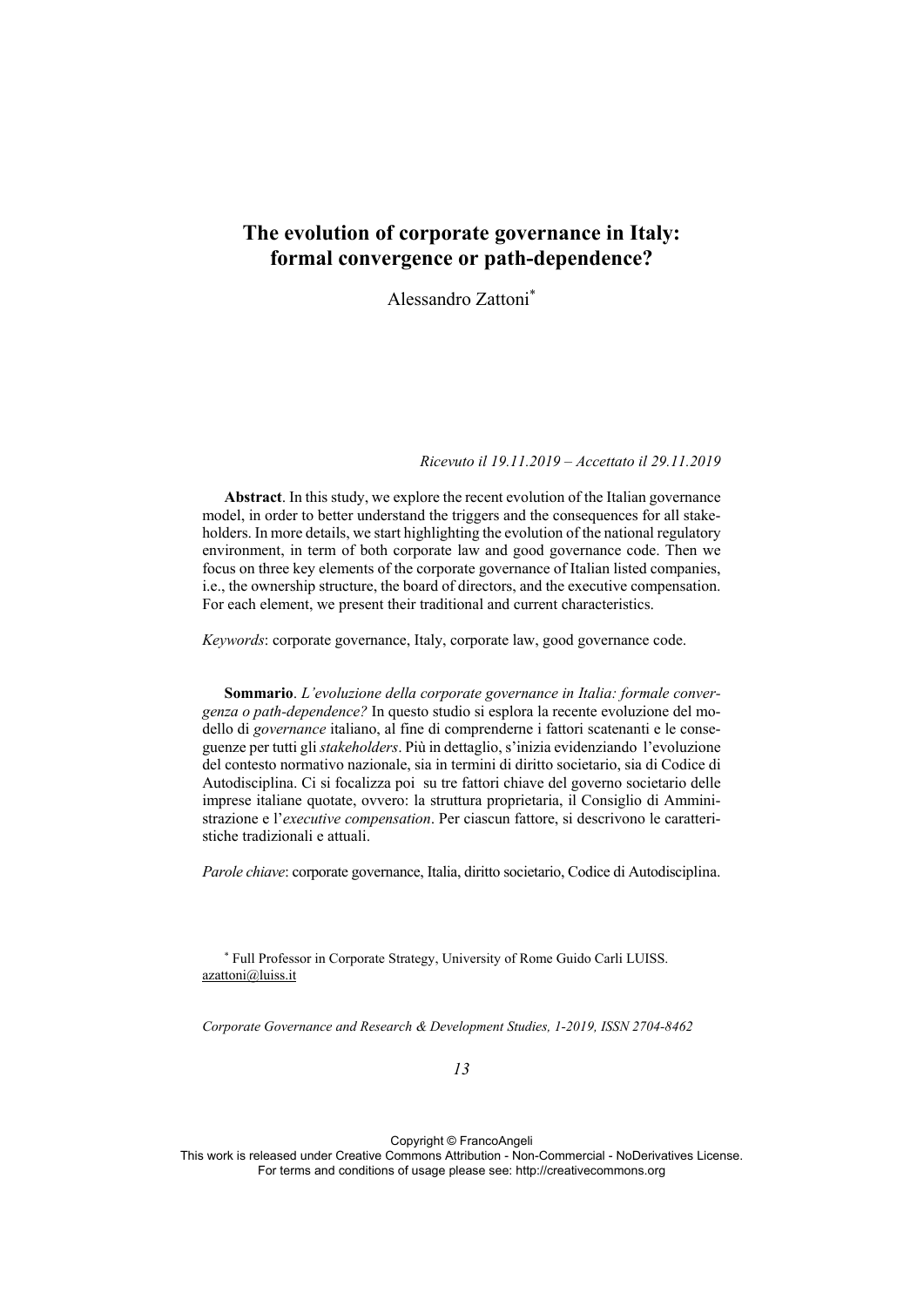#### Introduction

The Italian corporate governance model has been traditionally characterized by few listed companies, low investor protection, high ownership concentration in the hands of families and the State, the use of control enhancing mechanisms to amplify the divergence between ownership and control, and the influence of large blockholders on the appointment and behavior of board members and top managers (Zattoni, 2015). These characteristics have been stable for a long period and led scholars to summarize the Italian governance model with the expression 'weak managers, strong blockholders and unprotected minority shareholders' (Melis, 2000: 354).

In the last decades, the Italian governance model evolved and became more similar to the Anglo-American one. This evolution is the result of the pressure of external forces pushing to the convergence with international best practices (e.g., EU harmonization of corporate law, codes developed by international organizations like OECD and IMF, foreign institutional investors) and the path dependence characterizing corporate governance models (e.g., because of the interests of large blockholders, and of the inertia of law and ownership structures in place).

In this study, we explore the recent evolution of the Italian governance model, in order to better understand the triggers and the consequences for all stakeholders. In more details, we start highlighting the evolution of the national regulatory environment, in term of both corporate law and good governance code. Then we focus on three key elements of the corporate governance of Italian listed companies, *i.e.*, the ownership structure, the board of directors, and the executive compensation. For each element, we present their traditional and current characteristics.

#### The evolution of the national regulatory environment

### The evolution of corporate law

Corporate law (also called hard law) evolves slowly over time. After the commercial code of 1882, there have been two major revisions in 1942 and 2003. The commercial code issued in 1882 provides an advanced regulation of limited liability companies and introduces the board of statutory auditors to monitor both company's management and accounts on behalf of investors. After a long debate on its shortcomings to manage some emerging phenomena (e.g., company groups, cross-shareholdings, control enhancing mechanisms), the legislator issued a new code in 1942.

Copyright © FrancoAngeli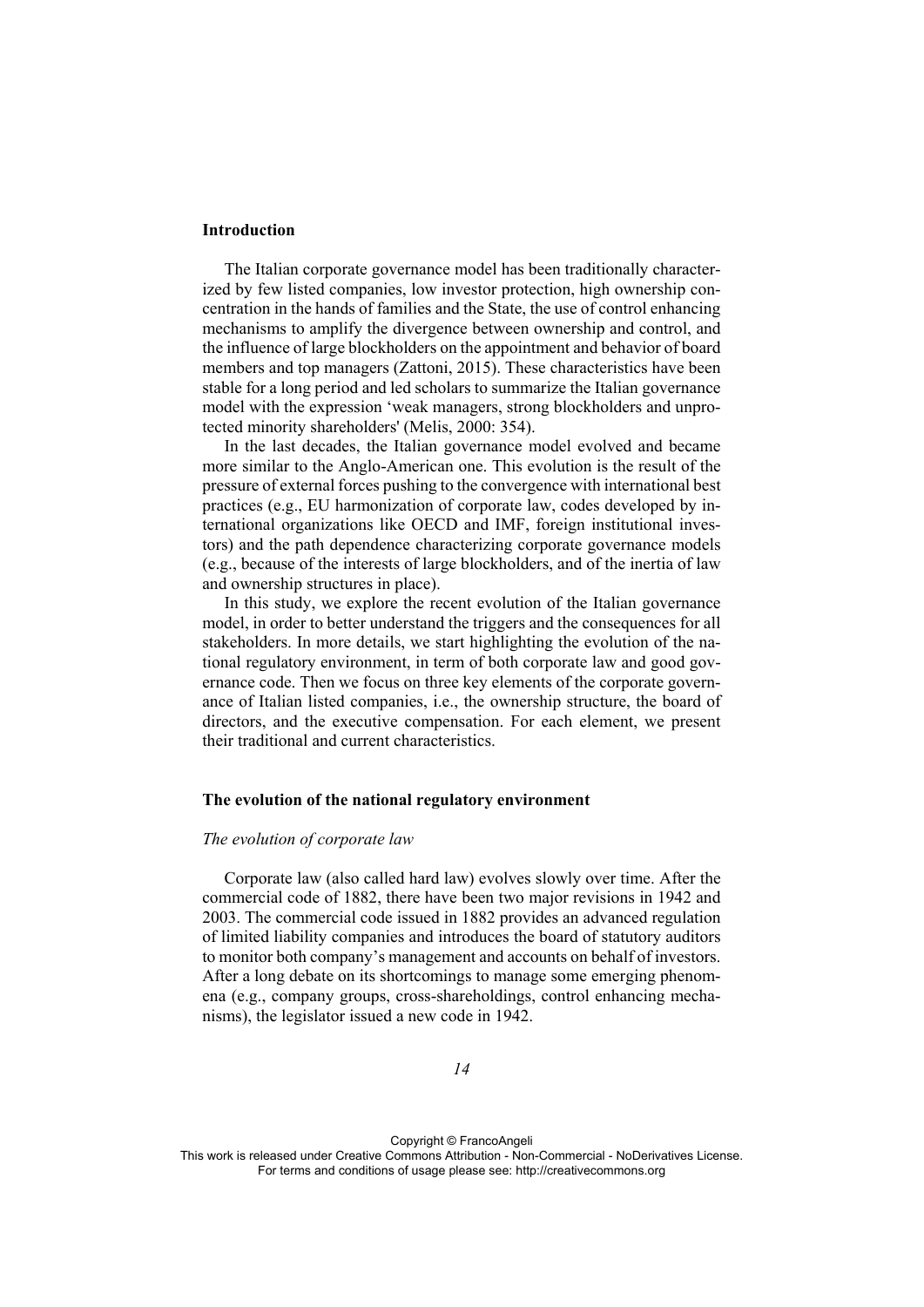However, the 1942 reform almost ignores the separation between ownership and control concerning listed companies and so does not satisfactorily address corporate governance and the protection of minorities. The reform of corporate governance of listed companies is so introduced later, in 1974. The 1974 reform seeks to implement the investor protection principle through a number of regulatory innovations like: (i) the possibility to offer minorities financial instruments (like convertible bonds and shares with no or limited voting rights) more aligned with their pure economic interests; (ii) the establishment of the Securities and Exchange Commission (Consob) with competencies on corporate disclosure and stock trading; (iii) the imposition of disclosure duties and the obligation to appoint outside auditors to certify listed companies' financial statements.

As the 1974 reform did not touch the corporate governance of listed companies, several amendments and revisions have been added in the following years to keep national regulation aligned with international best practices. For example, insider trading is prohibited and investment companies (SIM, Società di Investimento Mobiliare) replace individual stockbrokers in 1991; takeovers are regulated and a mandatory rule is introduced to protect minority shareholders in 1992; the Italian Stock Exchange – i.e., the Milan stock exchange – becomes a for-profit company and its shares are sold to banks and investment firms in 1998.

A radical revision on the regulation concerning investment intermediaries and markets is incorporated into the Financial Markets Consolidated Act promulgated in 1998. The Act introduces new rules about listed companies' disclosure and governance: e.g., it strengthens the powers and responsibilities of the board of statutory auditors, reinforces minority shareholders' powers (e.g., they elect one of the auditors, or two if the board consists of 5 members), promotes corporate control contestability (e.g., it allows members of shareholders' agreements to withdraw in case of a public offer) (Ferrarini, 2005). The reform strengthens investor protection: the anti-director rights index (La Porta et al., 1999) moves from one to five (out of six) (Aganin and Volpin, 2003). The reform also creates a legal environment that is more favorable to institutional investor activism than before (Ventoruzzo, 2005).

As the 1998 reform widened the regulatory differences between listed and unlisted companies, a general reform of corporate law is enacted in 2003 and becomes effective the 1st of January 2004. The new regulation increases the freedom of contract, strengthens the protections for minority shareholders, and imports principles and rules developed in other countries. The main innovations regard the financing of the corporation (e.g., by introducing the possibility to issue shares with different voting and cash-flow rights), the protection of minority shareholders (e.g., by regulating withdrawal rights,

Copyright © FrancoAngeli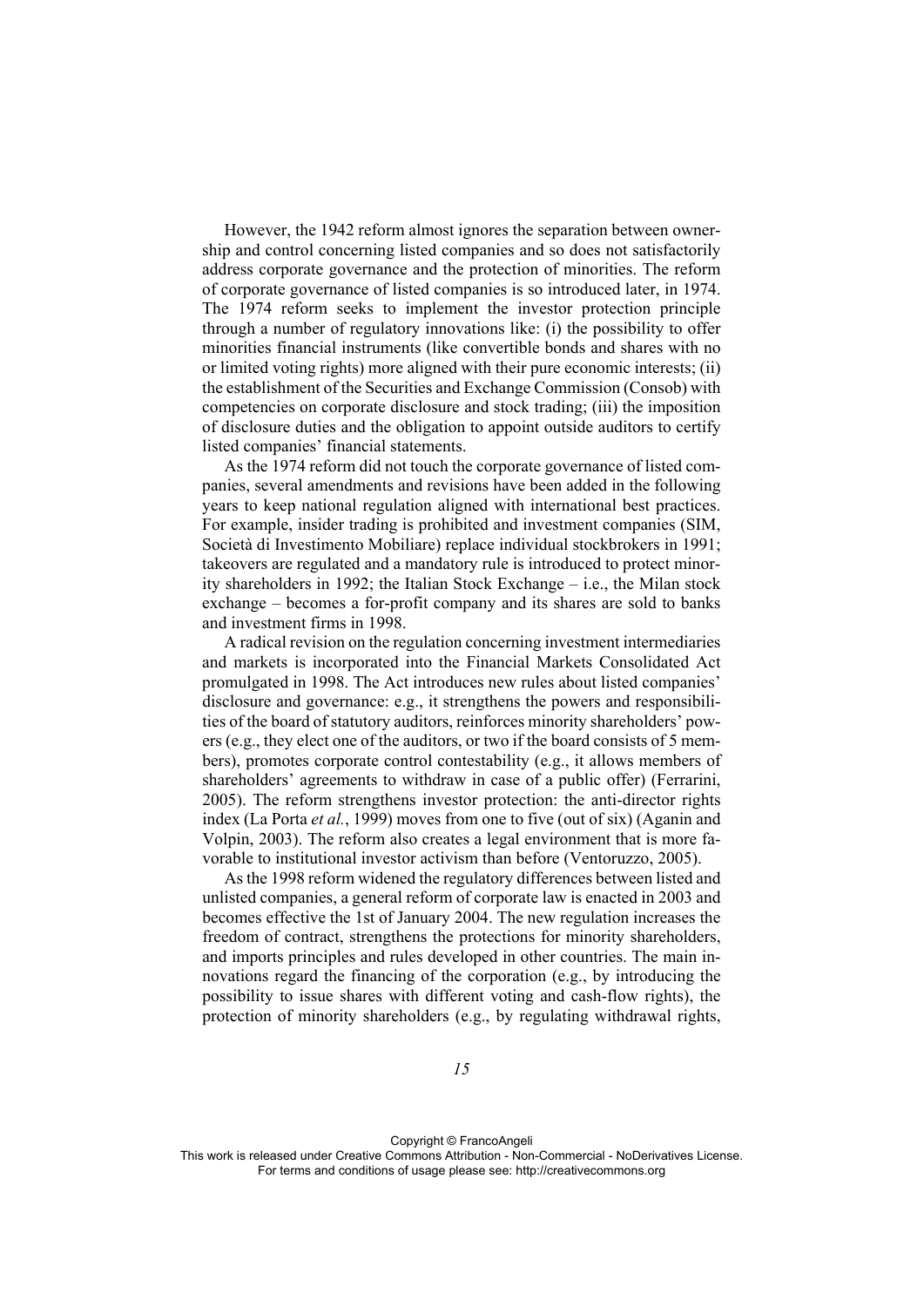derivative suits against directors, and business groups), and corporate governance (e.g., by revising shareholders' agreements and introducing two additional models of administration and control  $-$  i.e., the unitary or one tier and the dualistic or two-tier model) (Ventoruzzo, 2005). In the following years, the inertia in the adoption of the traditional model underlines how strong may be the path dependency in corporate governance practices (Bebchuk and Roe, 1999). At the end of 2017, only 2 listed companies adopted the unitary (monistic or one tier) model and other 2 adopted the dualistic (or two-tier) model.

Some financial frauds and scandals  $-$  e.g., Parmalat, Cirio, and Giaco $melli - at$  the beginning of the new millennium highlight that corporate governance and disclosure rules, despite their increasing convergence towards international best practices, are insufficiently enforced (Ferrarini, 2005). This determined the failure of both internal controls (e.g. board of directors and board of statutory auditors) and external controls (e.g. external auditors, banks, and rating agencies) (Melis, 2005).

As a reaction, the Italian Government issues an Investors Protection Act (the so-called Legge sul Risparmio), aimed at enhancing investors' protection, the accountability of company directors and officers, and the reliability of financial information of listed companies. The Act modifies several rules regarding minority shareholders' rights and corporate governance of listed companies to restore investors' confidence in the Italian capital markets. The new rules amend a number of provisions of Italian financial and corporate laws relating to several matters such as: (i) the appointment and composition of directors (e.g., by introducing the slate voting allowing minority investor to nominate at least one board member and imposing one independent director in boards with more than seven members); (ii) the appointment and composition of statutory auditors (e.g., by increasing their independence from directors and imposing that the chairperson is elected among the members appointed by minorities); (iii) the power of minority shareholders (e.g., reducing the threshold to initiate derivative suits against directors or allowing them to add items to the shareholders' meetings); (iv) the disclosure obligations (including directors' stock option plans, merger between unlisted and listed companies, the compliance with codes of good governance, and subsidiaries located in blacklisted jurisdictions) and the responsibility for preparing financial information; (v) the appointment and dismissal of external auditors, and the range of non-audit services they can provide; and (vi) the criminal penalties associated with the violation of these laws (Zattoni, 2009).

The reforms continue until recently. In 2010, Consob regulates related party transactions and introduces stricter disclosure and procedural requirements (e.g., Italian listed companies are required to publish an annual

Copyright © FrancoAngeli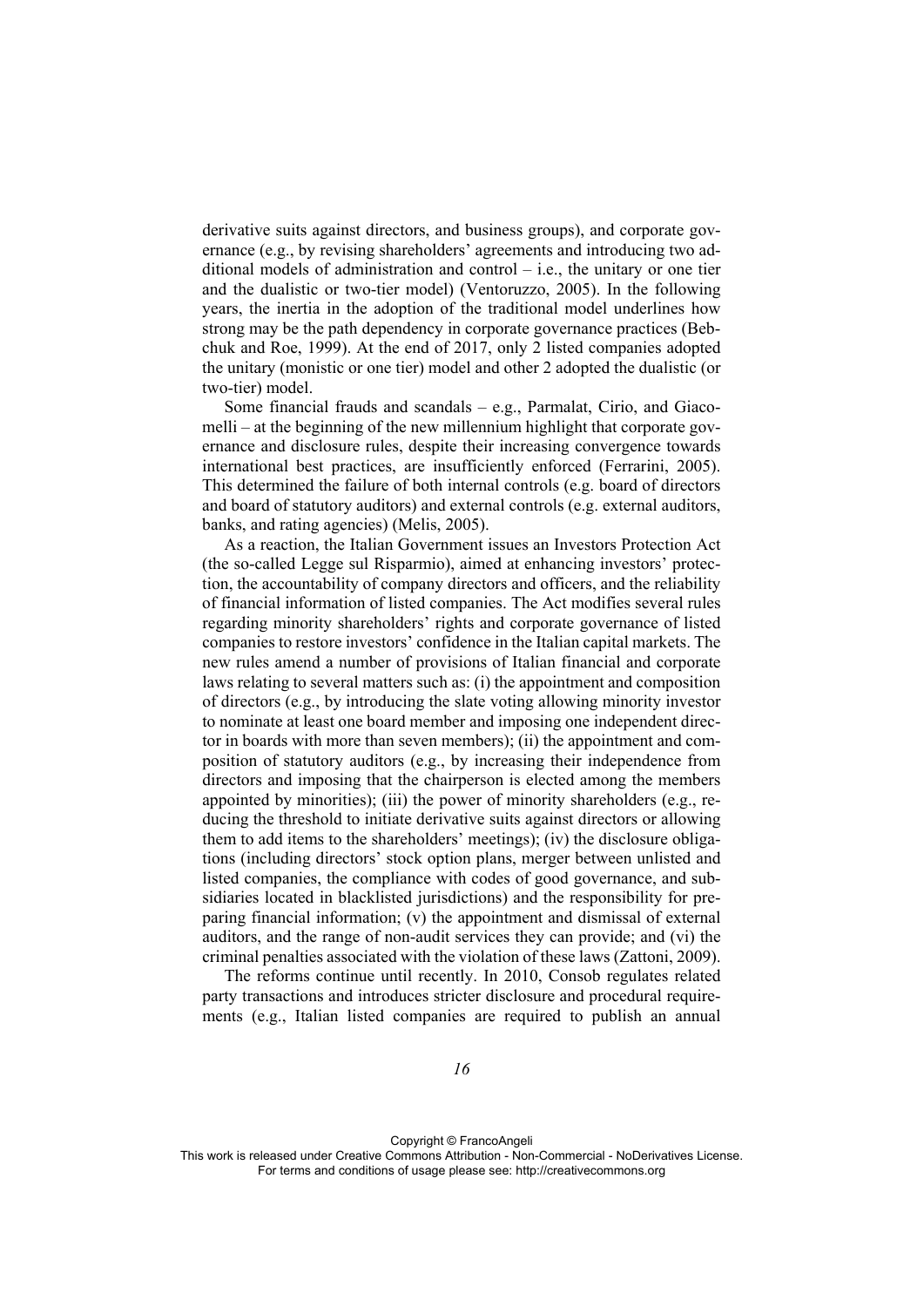compensation report). In 2011, the government introduces a quota law requiring a minimum representation of one third (one fifth for the first term) of the least represented gender for both listed and state-owned companies. for the following three-terms. In 2014, the government introduces loyalty shares, *i.e.*, companies are allowed to change their by-law granting double voting rights to shareholders owning the shares for at least two years. In 2018, the adoption of the EU directive (2014/95) increases the disclosure on corporate social responsibility by requiring listed companies to publish a non-financial report on social and environmental issues. In June 2019, the implementation of the revision of the Shareholders' Rights Directive (SHRD II) is aimed at encouraging long-term shareholders' engagement. The EU directive imposes the identification of shareholders to facilitate communication with the company and the exercise of shareholders' rights; moreover, it proposes a mandatory vote of the shareholder meeting in relation to the remuneration policy at least every three years or when the board changes the policy.

### The good governance code

In the last decades, the corporate governance of Italian listed companies has been strongly influenced by the development and revision of the national code of best practices. The committee for corporate governance introduces the code in 1999 and then revised and updated it several times (in 2002, 2006, 2010, 2011, 2014, 2015, and 2018). The code of best practices does not contain compulsory rules but provides good governance recommendations that listed companies are encouraged to follow. In other words, listed companies can either comply with codes' recommendations or explain to shareholders and the Italian stock exchange the reasons for the (total or partial) deviation (i.e., the so-called freedom with accountability principle).

The committee for corporate governance – chaired by Stefano Preda (chairperson of Borsa Italiana at that time) and composed by distinguished representatives of the Italian industrial and financial community – develops a good governance code inspired by international best practices and adapted to take into account the specific characteristics of the Italian institutional environment. The 1999 code specifies the tasks of the board of directors, defines directors' duties and responsibilities, underlines the importance to nominate reputed and competent non-executive and independent directors, identifies the chairperson's responsibilities, emphasizes the relevance of an adequate and timely board information flow, highlights the necessity to adopt transparent procedures for the election of directors and statutory auditors,

Copyright © FrancoAngeli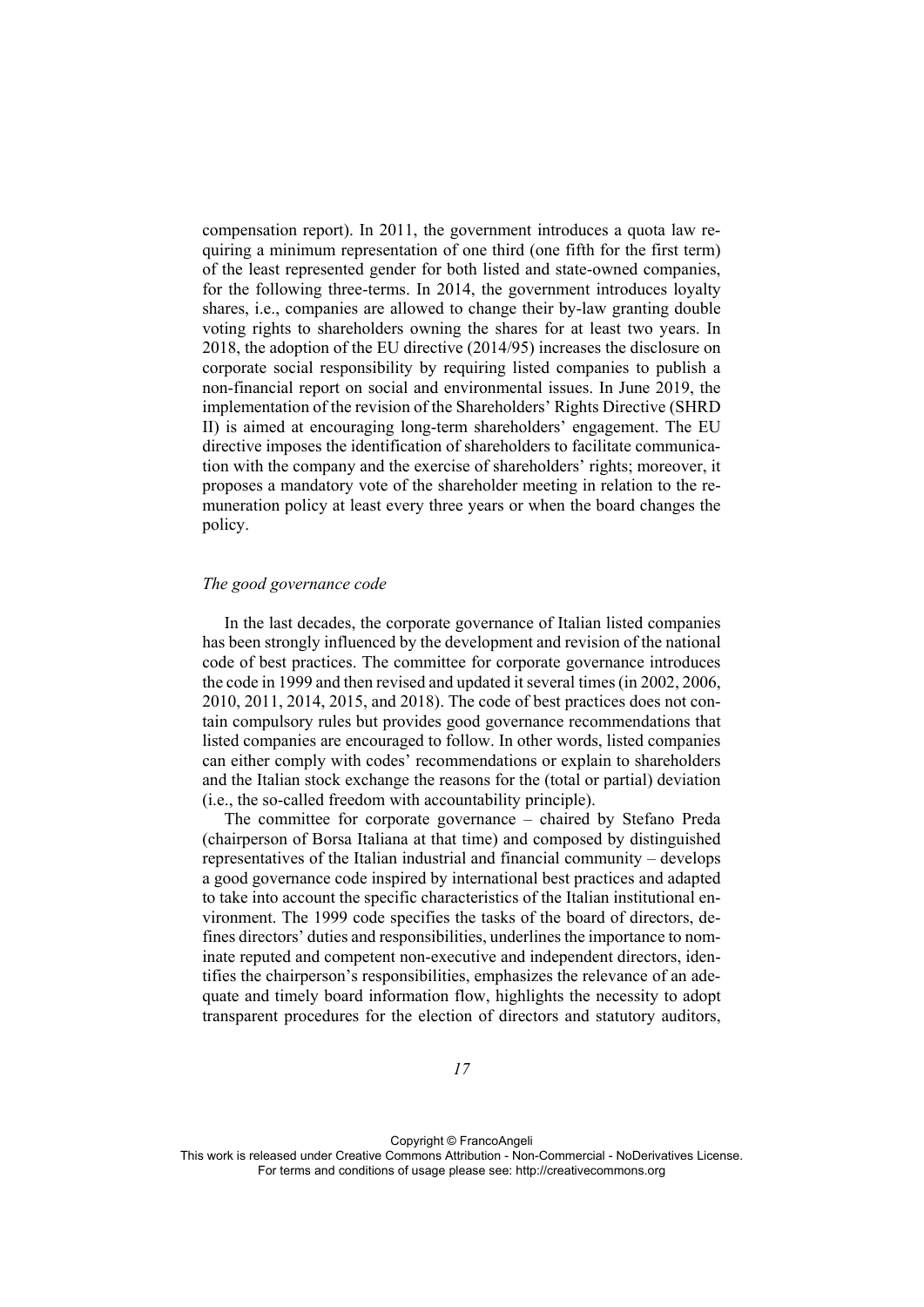and invites to set up a remuneration and control (or audit) committee with a majority of non-executive directors.

The code has several merits as it promotes a debate on good governance practices, imports international best practices, and influences – at least for $mally$  – the corporate governance of Italian listed companies. At the same time, it has been criticized because of the lack of a substantial impact on corporate governance practices due to its relatively vague and broad principles (e.g., 'conscientious self-assessment of directors', 'balanced composition of the board'), the acceptance of traditional national corporate governance practices (e.g., an executive chairperson, the lack of a nomination committee, the absence of independent directors in committees), and the weaknesses of market forces that should promote a substantial adoption of code's best practices (because of high ownership concentration, strong links between banks and mutual funds).

In 2002, after few years from the introduction of the code, its content is revised to keep it in line with both the national regulation and the international best practices. The revision of the code enlarges the definition of independent directors, entrusts the board to assess directors' independence, reinforces governance practices for companies controlled by another listed company, strengthens the procedures for internal handling and disclosure of private information to third parties, better specifies the responsibilities of the remuneration and audit committee, emphasizes the importance of the internal control system, and imposes procedural and substantial fairness on related party transactions. The 2002 revision of the code has the merit to reinforce the internal control system, the board independence, boards' remuneration and audit committees, the mechanisms aimed at preventing directors' conflict of interests in business groups. At the same time, it relies on directors' discretion and does not establish clear and objective limits (e.g., in terms of number of other board memberships or criteria to assess directors' independence).

In 2006, a second and more substantial revision recommends boards to formally evaluate (at least once a year) their size, composition, and performance, to introduce the lead independent director, to evaluate annually directors' independence, to reinforce the functions and the composition of internal committees, to strengthen the independence and the functions of the board of statutory auditors, to adapt codes' recommendations in companies with a dualistic or a monistic model of board of directors.

In the following years, new revisions of the code are issued. After a partial revision of the article 7 regarding directors' compensation in 2010, a new version of the code is published in 2011 to simplify principles, align recommendations with the evolution of the international and national

Copyright © FrancoAngeli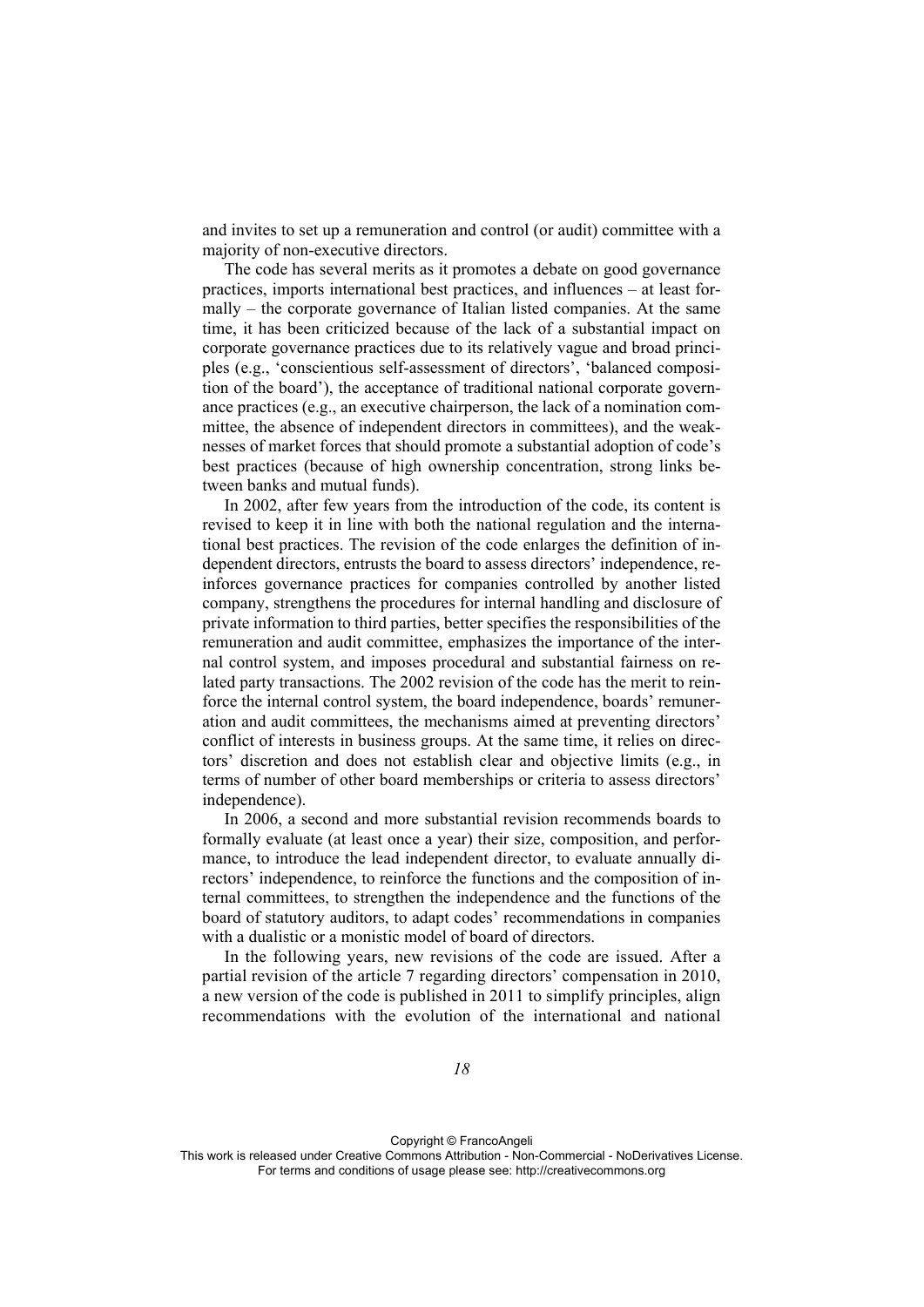regulatory framework, and raise national good governance practices. The major changes regard a better specification of the chairperson role (e.g., in providing timely and comprehensive information), the board composition (e.g., by emphasizing directors' adequate competence and professionalism), the lead independent directors' role (e.g., should collaborate with the chairperson to guarantee timely and comprehensive information, the board role and functioning, the organization and role of board committees. The revision has the merit to discriminate its recommendations between large and small companies, to strengthen the centrality of the board of directors and to redesign the controls and risk management system (Melis and Zattoni, 2017).

After a minor revision in 2014, that affected mostly few recommendations about executive directors' compensation (like disclosing reasons behind the assignment of indemnities at the termination of the employment relationship or introducing claw-back clauses aimed at reclaiming variable compensation under certain conditions), a more profound revision is issued in 2015. The new version encourages boards to pay attention to medium long-term risks and to strengthen the control and risk management system. The code devotes a particular attention to FTSE-Mib companies, whose boards should introduce whistleblowing provisions and evaluate whether to establish a corporate social responsibility committee.

The last revision of the code, issued in 2018, introduces some further changes: it invites companies to apply diversity criteria to board composition, and particularly gender diversity criteria (i.e., having, at least, one third of directors from the least represented gender) to both board of directors and board of statutory auditors.

In sum, both the Italian corporate law and the good governance code have largely evolved in the last decades, especially since the new millennium (see table 1). These reforms – whose major drivers have been both the harmonization of corporate law in EU countries and the pressure of foreign institutional investors and organizations – were aimed at increasing investor protection and aligning national governance practices to international best practices. At the end of such a prolonged and radical reforms, the national regulatory institutional framework is aligned with international best practices (Melis and Zattoni, 2017).

19

Copyright © FrancoAngeli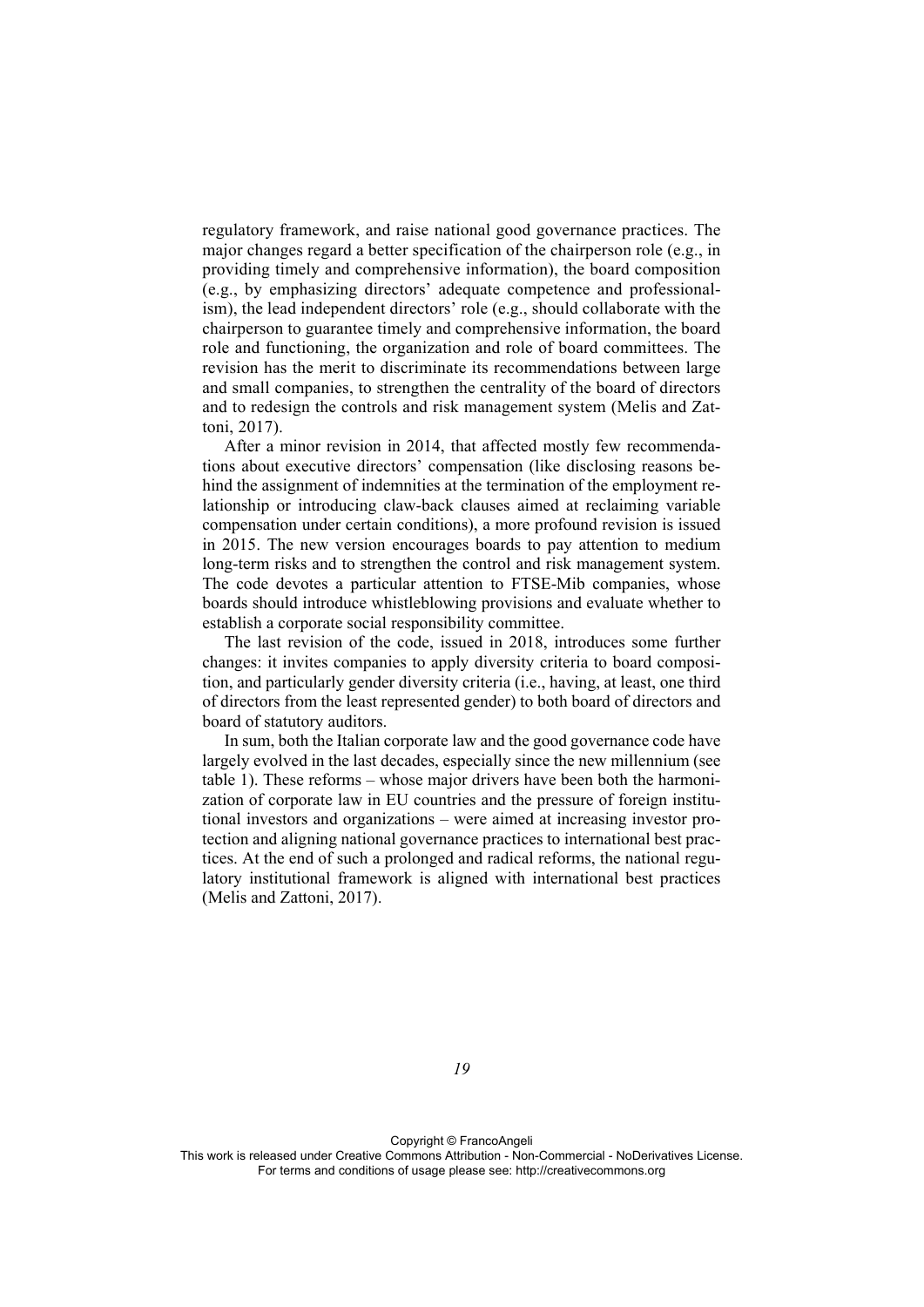Table  $1$  – The most important regulatory reforms affecting listed companies in Italy

| Year | Reform                                                                        |
|------|-------------------------------------------------------------------------------|
| 1974 | - Reform of Italian listed companies                                          |
| 1975 | - Requirement of external auditing of the financial statements                |
| 1983 | - Open-end mutual funds are allowed to operate and are subject to Consob's    |
|      | supervision                                                                   |
| 1991 | - Regulation of institutional investors                                       |
|      | - Introduction of a European directive on the requirement of consolidated fi- |
|      | nancial statements for groups                                                 |
|      | - Regulation of insider trading                                               |
| 1992 | - New regulatory framework for takeover bids                                  |
| 1993 | - Authorization to the creation of closed-end funds                           |
|      | - New Law on Banks                                                            |
| 1998 | - Financial markets consolidated act                                          |
|      | - New takeover regulation                                                     |
|      | - Privatization of the stock markets                                          |
|      | - Birth of Borsa Italiana                                                     |
| 1999 | - Corporate governance code                                                   |
| 2002 | - Revision of the corporate governance code                                   |
| 2003 | - Increased disclosure of related-party transactions                          |
| 2005 | - Corporate law reform                                                        |
| 2006 | - Revision of the corporate governance code                                   |
| 2007 | - Implementation of Takeover Bids EU Directive                                |
|      | - Minority shareholders' representation in the board of directors is mandated |
| 2010 | - Stricter related-party transaction rules                                    |
|      | - Revision of article 7 of the corporate governance code                      |
| 2011 | - Revision of the corporate governance code                                   |
|      | - Gender quotas in the boards                                                 |
| 2012 | - Enhanced disclosure on compensation policy and design                       |
|      | - Say on pay on compensation policy                                           |
| 2014 | - Revision of the corporate governance code                                   |
|      | - Introduction of loyalty shares                                              |
| 2015 | - Revision of the corporate governance code                                   |
| 2018 | - Revision of the corporate governance code                                   |
|      | - Adoption of the EU directive (2014/95)                                      |
| 2019 | - Shareholders' Rights Directive (SHRD II)                                    |

#### The ownership structure of Italian companies

The ownership structure of large Italian companies

The stock market has traditionally played a limited role in the Italian economic system. However, over the last few decades, this situation has partially changed. The number of listed companies in regulated markets is in fact increased significantly (from 140 to 244 companies) between 1960 and 2018 (see table 2). Including also the 113 companies listed in multilateral trading

Copyright © FrancoAngeli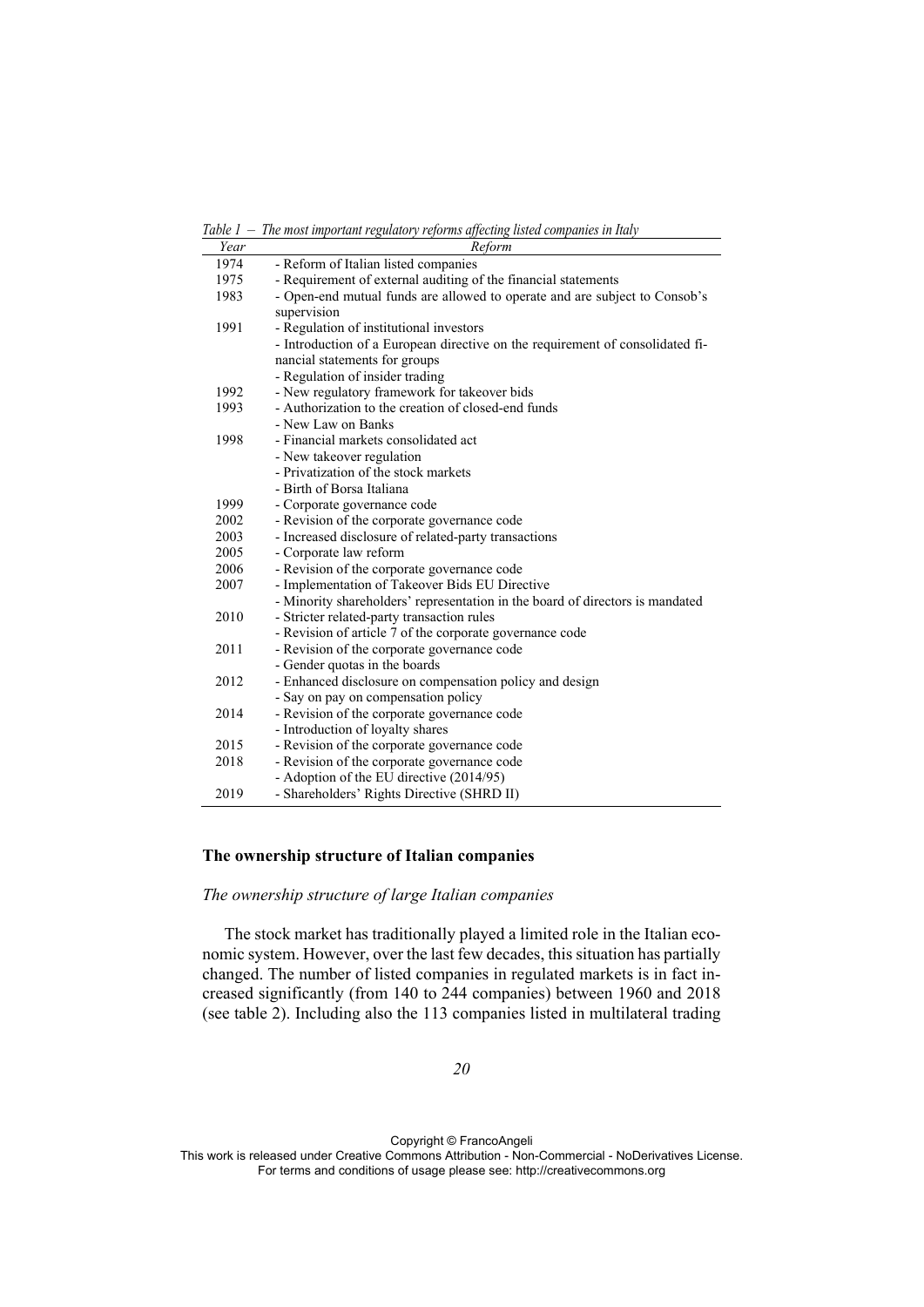facilities, the total number of listed companies equals to 357. A bit more than  $350$  companies – out of a total of more than 4.5 million companies – are listed on the stock exchange and market capitalization is around 26 percent of national GDP. Among the reasons that help to explain this situation there are: (i) the tax advantage of debt over equity, thanks to the deductibility of the interest expenses; (ii) the willingness of entrepreneurs to not disclose relevant information to the financial market and to maintain a firm control over the company; (iii) the costs of the listing and of the compliance activity connected to it (Zattoni and Mosca, 2012).

The ownership structure of Italian listed companies is particularly concentrated (Zattoni, 2009). Consob data indicate that, at the end of 2017, the main shareholder holds 47.7 percent of the ordinary shares, the other shareholders (holding more than 2 percent) together hold 12.0 percent, while minority shareholders (holding less than 2 percent) hold the remaining 40.4 percent. As far as the control structure, the percentage of companies controlled with more than 50 percent of the voting rights is slightly reducing from 31.2 percent to 29.8 percent. At the same time, the percentage of companies controlled with less than 50 percent of the shares almost doubles, moving from 21.8 percent to 39.8 percent, while that one of companies controlled by syndicate agreements decreases from  $8.3$  percent to  $5.3$  percent. Table 3 indicates that, despite a trend towards greater contestability of control, the vast majority of Italian listed companies (74.9 percent) is still under the influence of a controlling shareholder.

|      | Regulated Markets<br>Multilateral trading facil-<br>ities |               |                |               |                |               |  |
|------|-----------------------------------------------------------|---------------|----------------|---------------|----------------|---------------|--|
|      | Main Mkt/MTA & Oth-<br>ers                                |               |                | MAC & AIM     | Total          |               |  |
| Year | Companies                                                 | <b>Shares</b> | Compa-<br>nies | <b>Shares</b> | Compa-<br>nies | <b>Shares</b> |  |
| 1960 | 140                                                       | 145           |                |               | 140            | 145           |  |
| 1970 | 132                                                       | 144           |                |               | 132            | 144           |  |
| 1980 | 169                                                       | 199           |                |               | 169            | 199           |  |
| 1990 | 266                                                       | 378           |                |               | 266            | 378           |  |
| 2000 | 297                                                       | 361           |                |               | 297            | 361           |  |
| 2010 | 278                                                       | 310           | 18             | 18            | 296            | 328           |  |
| 2018 | 244                                                       | 258           | 113            | 113           | 357            | 371           |  |

Table 2 - Number of companies and shares listed on the Milan Stock Exchange (1960-2018)  $1.3.5 \pm 1.$  $34.11$ 

Source: Borsa Italiana, website.

Copyright © FrancoAngeli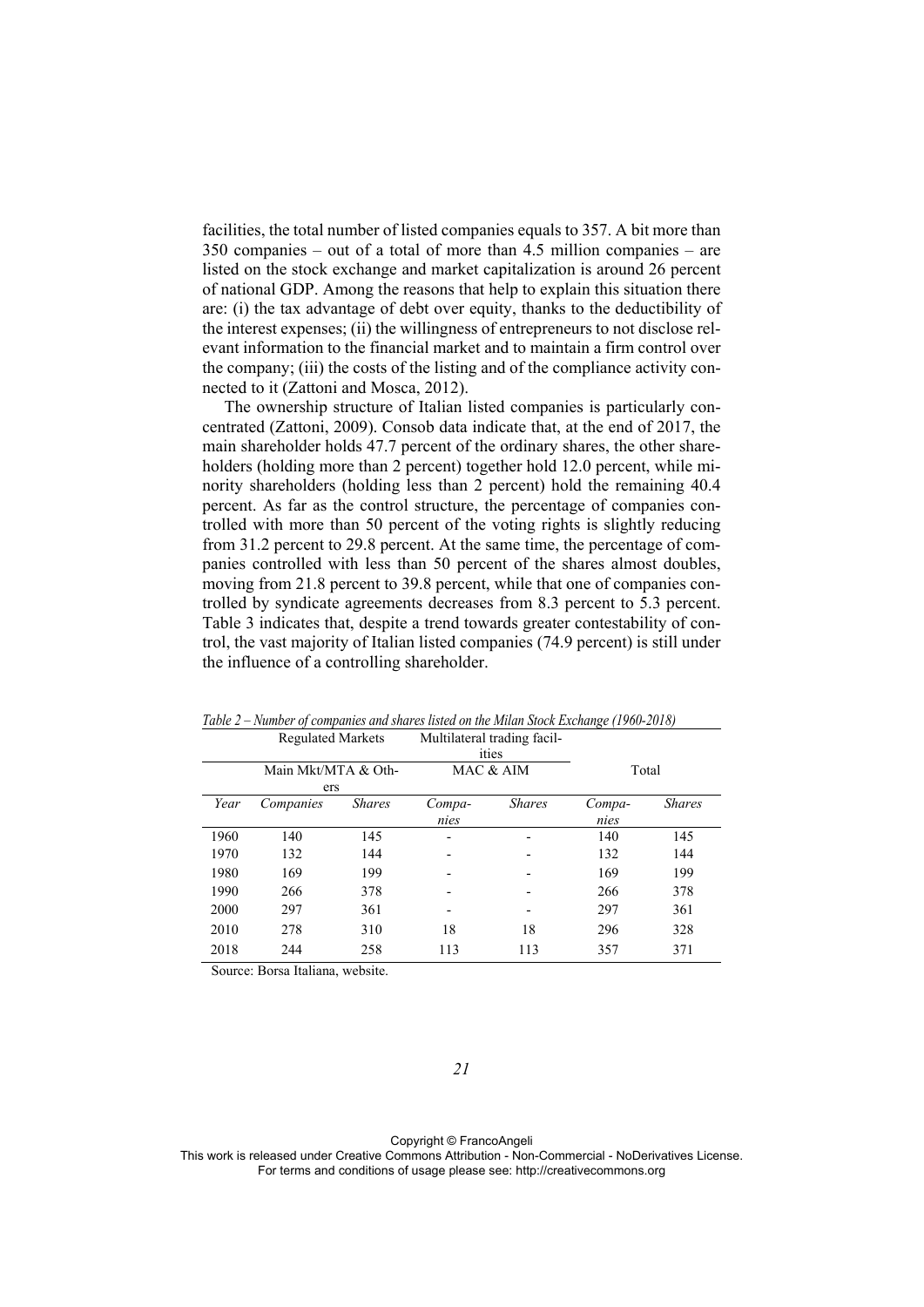The ownership structure of Italian listed companies is particularly concentrated (Zattoni, 2009). Consob data indicate that, at the end of 2017, the main shareholder holds 47.7 percent of the ordinary shares, the other shareholders (holding more than 2 percent) together hold 12.0 percent, while minority shareholders (holding less than 2 percent) hold the remaining 40.4 percent. As far as the control structure, the percentage of companies controlled with more than 50 percent of the voting rights is slightly reducing from 31.2 percent to 29.8 percent. At the same time, the percentage of companies controlled with less than 50 percent of the shares almost doubles. moving from 21.8 percent to 39.8 percent, while that one of companies controlled by syndicate agreements decreases from 8.3 percent to 5.3 percent. Table 3 indicates that, despite a trend towards greater contestability of control, the vast majority of Italian listed companies (74.9 percent) is still under the influence of a controlling shareholder.

|    |              | Controlled companies                                                                                                 |   |                |                                                                                                       |                |              |                                          | Non-controlled companies |                |    |               |                | Total         |
|----|--------------|----------------------------------------------------------------------------------------------------------------------|---|----------------|-------------------------------------------------------------------------------------------------------|----------------|--------------|------------------------------------------|--------------------------|----------------|----|---------------|----------------|---------------|
|    |              | Majority<br>Weakly<br>Controlled<br>controlled<br>(more than<br>(less than<br>50%<br>50%<br>of shares)<br>of shares) |   |                | Con-<br>Coopera-<br>trolled by<br>tive<br>compa-<br>a<br>Share-<br>nies<br>holders'<br>agree-<br>ment |                |              | Widely<br>Non-<br>Held<br>widely<br>held |                          |                |    |               |                |               |
|    | N            | $\frac{0}{0}$                                                                                                        | N | $\frac{0}{0}$  | N                                                                                                     | $\frac{0}{0}$  | N            | $\frac{0}{0}$                            | N                        | $\frac{0}{0}$  | N  | $\frac{0}{0}$ | N              | $\frac{0}{0}$ |
|    | $\epsilon$   | m                                                                                                                    |   | m              |                                                                                                       | m              | J.           | m                                        | ä,                       | m              | ä, | m             | ł.             | m             |
|    |              | ar                                                                                                                   |   | ar             |                                                                                                       | ar             |              | ar                                       |                          | ar             |    | ar            |                | ar            |
|    |              | ke                                                                                                                   |   | ke             |                                                                                                       | ke             |              | ke                                       |                          | ke             |    | ke            |                | ke            |
|    |              |                                                                                                                      |   |                |                                                                                                       |                |              |                                          |                          | t              |    |               |                | t             |
|    |              | C                                                                                                                    |   | ca             |                                                                                                       | ca             |              | ca                                       |                          | ca             |    | ca            |                | ca            |
|    |              | ap                                                                                                                   |   | p              |                                                                                                       | p              |              | p                                        |                          | p              |    | p             |                | p             |
| 19 | 1            | 3                                                                                                                    | 3 | $\overline{c}$ | 2                                                                                                     | 8.             | 1            | $\overline{3}$ .                         | 1                        | $\overline{c}$ |    |               | $\overline{c}$ |               |
| 98 | 2            | 1.                                                                                                                   | 3 | 1.             | 8                                                                                                     | 3              | $\mathbf{0}$ | $\mathbf{1}$                             | $\mathbf{0}$             | 4.             | 3  | 1.            |                |               |
|    | 2            | 2                                                                                                                    |   | 8              |                                                                                                       |                |              |                                          |                          |                |    | 5             | 6              |               |
| 20 |              | 2                                                                                                                    | 5 | 4              | 5                                                                                                     | 1              | 8            | 3.                                       |                          | 2              |    | 0.            | 2              |               |
| 10 | 2            | 0.                                                                                                                   | 3 | 3.             |                                                                                                       | 2.             |              | $\overline{4}$                           |                          | 0.             | 9  | 3             |                |               |
|    | 8            | 6                                                                                                                    |   | 3              |                                                                                                       | $\overline{4}$ |              |                                          |                          | 3              |    |               | $^{\circ}$     |               |
| 20 |              | 2                                                                                                                    | 5 | 3              | 2                                                                                                     | 5.             | 2            | $\mathbf{0}$ .                           | 1                        | $\overline{c}$ |    | 1.            | 2              |               |
| 17 | 2            | 9.                                                                                                                   | 7 | 9.             | $\overline{c}$                                                                                        | $\overline{3}$ |              | 5                                        | 6                        | 3.             | 4  | $\mathbf{1}$  | 3              |               |
|    | $\mathbf{0}$ | 8                                                                                                                    |   | 8              |                                                                                                       |                |              |                                          |                          | 5              |    |               |                | 0             |

Table 3 – Control structure of companies listed on the MTA (at the end of each vear)

Source: Consob (2019).

Table 4 underlines that the identity of the ultimate shareholder, i.e., of the shareholder who has the control of the company at the top of the group, differs across the different market segments. Families and State and local authorities are the first category among largest companies (FTSE MIB). However, if we look at the entire sample, families are by far the most common controlling shareholder in all market segments (mid cap, star, other), while the State and local authorities mostly control large companies in public utilities. Financial institutions play a relatively minor role as they control only

Copyright © FrancoAngeli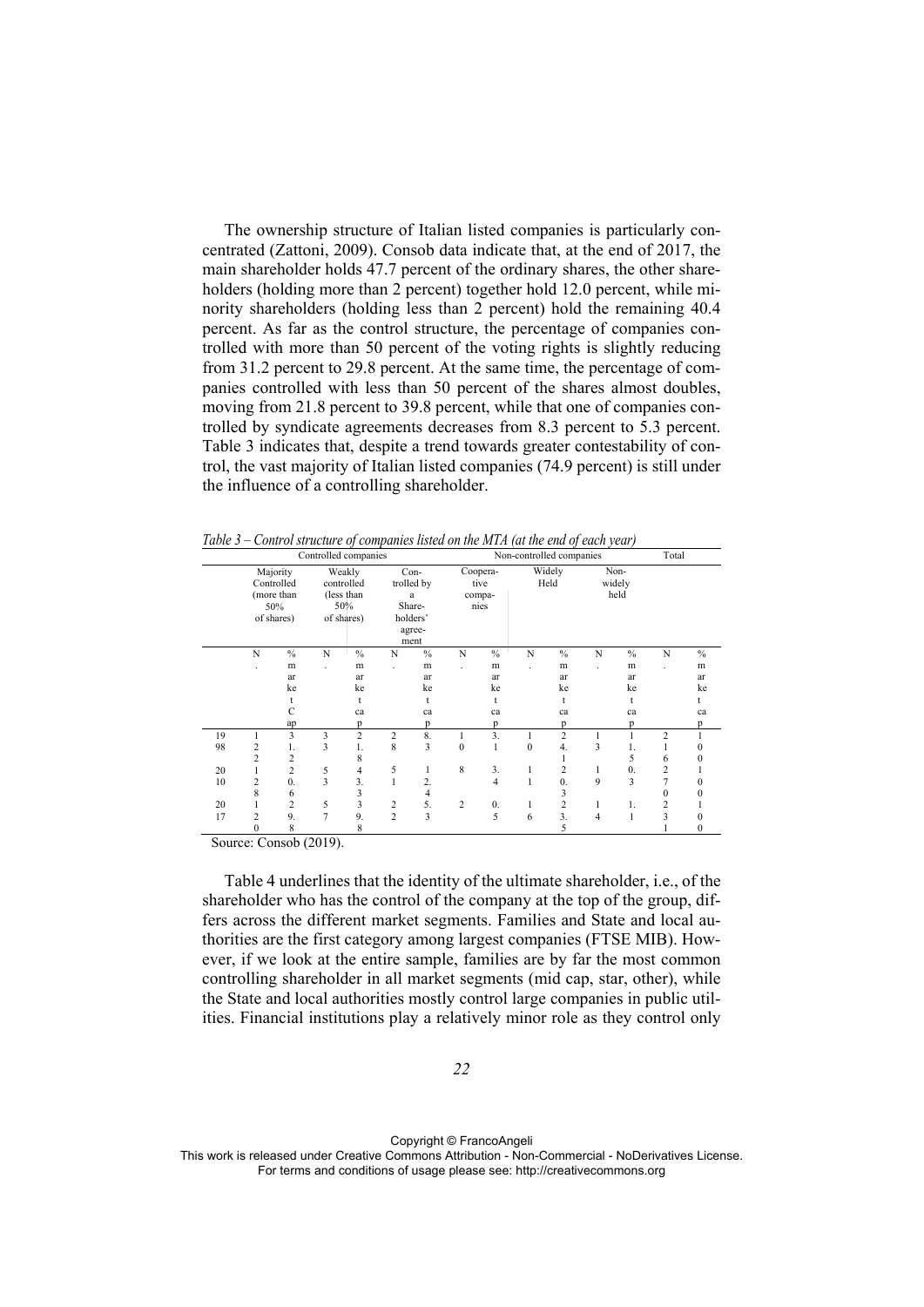14 companies, most of them listed in other markets. Mixed ownership, i.e., coalitions of different types of shareholders, control 7 companies. Finally, it is interesting to note that a relatively large number of companies  $(i.e., 42)$  is without a controlling shareholder: they operate above all in financial services and are cooperatives, widely held companies, and companies controlled by a non-controlled company.

*FTSE MIB Mid Cap Star Other Total N. weigh t N. weigh t N. weigh t N. weigh t N. weigh t*  Families  $\mathbf{1}$  $\mathbf{0}$ 29.4 2  $\overline{c}$  $59.5$  5  $\overline{0}$  $69.4$  6  $\overline{\mathbf{3}}$ 71.6 14 5 62,8 State and local authorities  $\overline{1}$  $\theta$ 29.4 6 16.2 3 4.2  $4 \t 4.5 \t 23 \t 10.0$  $Fi$ nancial insti. tutions 0 0.0 2 5.4 3 4.2 9 10.2 14 6,1 Mixe G 1 2.1 1 2.7 3 4.2 2 2.3 7 3,0 Without controlling shareholde U  $\mathbf{1}$  $\overline{\mathbf{3}}$ 34.7 6 16.2 1  $\overline{\mathbf{3}}$  $18.1 \t 1$  $\Omega$ 11.4 42 18.2

Table 4 – Ultimate shareholder identity in listed companies (at the end of 2017)

Source: Consob, 2019.

Another important characteristic of the ownership structure is the presence of minority institutional investors, here defined as the investment funds, banks and insurance companies whose shareholdings are lower than 10 percent (see table 5). The presence of these investors is decreasing over time, as at the end of 2017 they hold a mean shareholding of 7.7  $(8.0 \text{ in } 2010)$  in 60 listed companies (78 in 2010). At the same time, the trend differs between Italian and foreign institutional investors. The Italian institutional investors largely decrease the number of companies in which they hold a stake (from 47 to 10) while at the same time they slightly increase their mean shareholding (from  $6.8$  to  $7.6$ ). The foreign institutional investors, instead, increase the number of companies in which they invest (from 39 to 51) while they slightly decrease the mean shareholding (from 7.7 to 7.3). These numbers hide some

Copyright © FrancoAngeli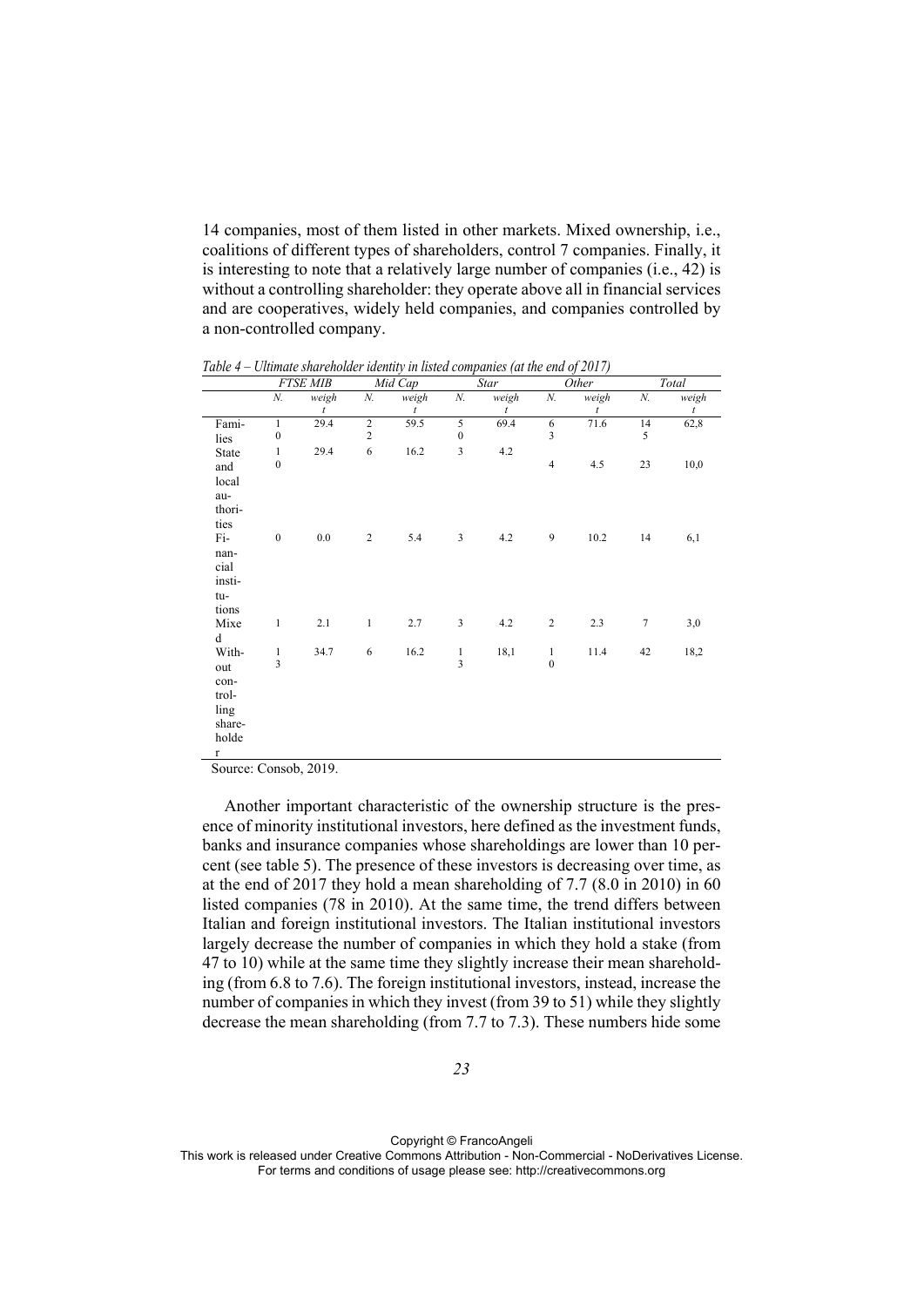further characteristics of institutional investors: the Italian ones invest more in mid cap and service companies, while the foreign ones invest more in large financial and industrial companies.

| N.<br>weight<br>N.<br>weight<br>Mean<br>weight<br>Mean<br>N.<br>share-<br>share-<br>hold-<br>hold-<br>ing<br>ing<br>28.9<br>2010<br>78<br>6.8<br>39<br>47<br>17.4<br>14.4<br>8.0 |      |    | At least one institutional<br>investor |     |    | At least one Italian insti-<br>tutional investor |     |  | At least one foreign insti-<br>tutional investor |                                |  |
|----------------------------------------------------------------------------------------------------------------------------------------------------------------------------------|------|----|----------------------------------------|-----|----|--------------------------------------------------|-----|--|--------------------------------------------------|--------------------------------|--|
|                                                                                                                                                                                  |      |    |                                        |     |    |                                                  |     |  |                                                  | Mean<br>share-<br>hold-<br>ing |  |
|                                                                                                                                                                                  | 2017 | 60 | 26.0                                   | 7.7 | 12 | 5.2                                              | 7.6 |  | 22.1                                             | 7.7<br>7.3                     |  |

*Table 5 ࣓ Institutional investors' shareholdings in Italian listed companies* 

Source: Consob. 2019.

A traditional characteristic of Italian listed companies has been the use of control enhancing mechanisms to separate ownership (i.e., cash-flow rights) and control (i.e., voting rights). One of the most common mechanisms used in the past was the pyramidal group, i.e., a group of companies consisting of one parent or holding company at the top, few or several operating companies at the bottom, and various intermediate levels of financial sub holdings (Zattoni, 1999). Table 6 shows that horizontal groups (i.e., listed companies controlled by an unlisted company) and, above all, pyramidal groups (i.e., one listed company controlling at least another listed company) decrease considerably over time. At the same time, mixed groups (i.e., groups combining the characteristics of horizontal and pyramidal groups) and, above all, stand-alone companies increase consistently over time.

About shares with no, limited or multiple votes, Italian listed companies have traditionally issued shares without (i.e., savings shares) or with limited  $(i.e., preferred shares)$  voting rights. This mechanism – together with pyramidal groups – allows controlling shareholders to reduce the amount of financial resources necessary to control the company. In the past, several companies issued these shares, but in the last decades they almost disappeared since they did not satisfy both the interests of the controlling shareholders, because of the higher dividends to compensate the limitation of voting rights, and of the minority shareholders, because their market value had a large discount on ordinary shares with full voting rights. Since 2015, the Italian law allows listed companies to introduce in their bylaw loyalty shares (i.e., shares granting double voting rights to shareholders owning the shares for at least two years), and unlisted companies to issue multiple voting shares (i.e., shares with enhanced voting rights up to a maximum of three votes per share) that may be kept after the IPO (Ventoruzzo, 2015). Table 6 shows that while loyalty shares are quite diffused, especially among industrial companies listed in the star market, the use of multiple voting shares is relatively rare.

Copyright © FrancoAngeli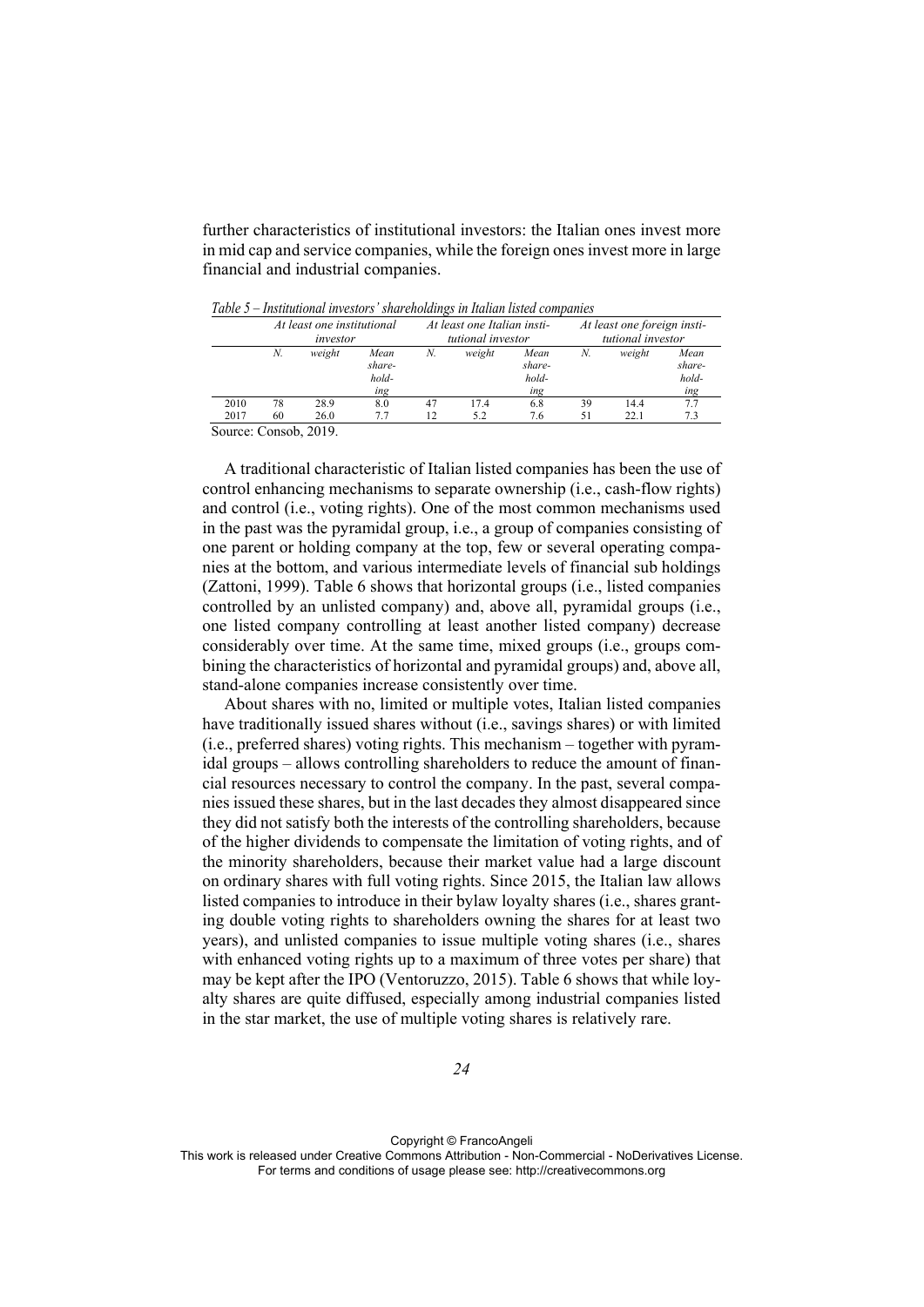| 1 WU V V |                 |                           |       | Common Chancelong mechanismis in Italian noted companies |              |                |              |                                 |
|----------|-----------------|---------------------------|-------|----------------------------------------------------------|--------------|----------------|--------------|---------------------------------|
|          |                 | Corporate groups          |       | Shares with no, limited or multiple                      |              |                |              |                                 |
|          |                 |                           |       |                                                          |              | votes          |              |                                 |
|          | Hori-<br>zontal | $P_{V^-}$<br>rami-<br>dal | Mixed | Stand-<br>alone<br>compa-<br>nies                        | Sav-<br>ings | Pre-<br>ferred | Lov-<br>alty | Mul-<br>tiple<br>$vot -$<br>ing |
| 1998     | 5.1             | 36.1                      | 2.8   | 56.0                                                     | 69           | 10             | n.a.         | n.a.                            |
| 2010     | 4.4             | 15.6                      | 4.4   | 75.6                                                     | 36           |                | n.a.         | n.a.                            |
| 2018     |                 | 12.1                      | 6.5   | 81.4                                                     | 17           | 0              | 41           |                                 |

Table 6 – Control enhancing mechanisms in Italian listed companies

Source: Consob, 2019.

Finally, the ownership structure of Italian large listed companies has been characterized by intercompany shareholdings, created thanks to the financial advice of Mediobanca, the most important investment company in the country (Zattoni and Cuomo, 2016). For several decades, Mediobanca played the role of white squire, *i.e.*, of a bank that helped entrepreneurial families to keep the control of large companies without large investments. The mutual shareholdings were equal to, and sometimes also greater than, the shareholdings owned by the wealthy entrepreneurial family controlling the business group. The alliance between the controlling shareholders and Mediobanca was usually formalized by signing shareholders' voting or blocking agreements, i.e., agreements that, respectively, bound shareholders to vote together or prevented them from selling their shares to other investors (Zattoni, 1999). The web of mutual shareholdings was also favoring the diffusion of interlocking directorships, aimed at reinforcing the alliance. In the last decades, the percentage of companies involved by cross-shareholdings decreased significantly, also because of the diminished influence of Mediobanca on Italian capitalism. As a result, table 7 shows that the equity links across large private business groups are becoming less pervasive and important than in the past (Bianchi and Bianco, 2008).

Table 7 – Cross-ownership in listed companies

|                          |                 | 1990 | 1998 | 2007 |
|--------------------------|-----------------|------|------|------|
| Companies in-<br>volved  | N. of companies | 14.5 | 11.1 | 7.0  |
|                          | Capitalization  | 39.3 | 30.6 | 23.5 |
| Ownership<br>links $(1)$ | Number of links | 56.0 | 57.0 | 40.0 |
| Total                    | 00              | 00   | 100  | 00   |

Note: (1) ownership links between listed companies belonging to groups which are both participating in others listed groups and participated by other listed groups. Source: Bianchi and Bianco (2008).

Copyright © FrancoAngeli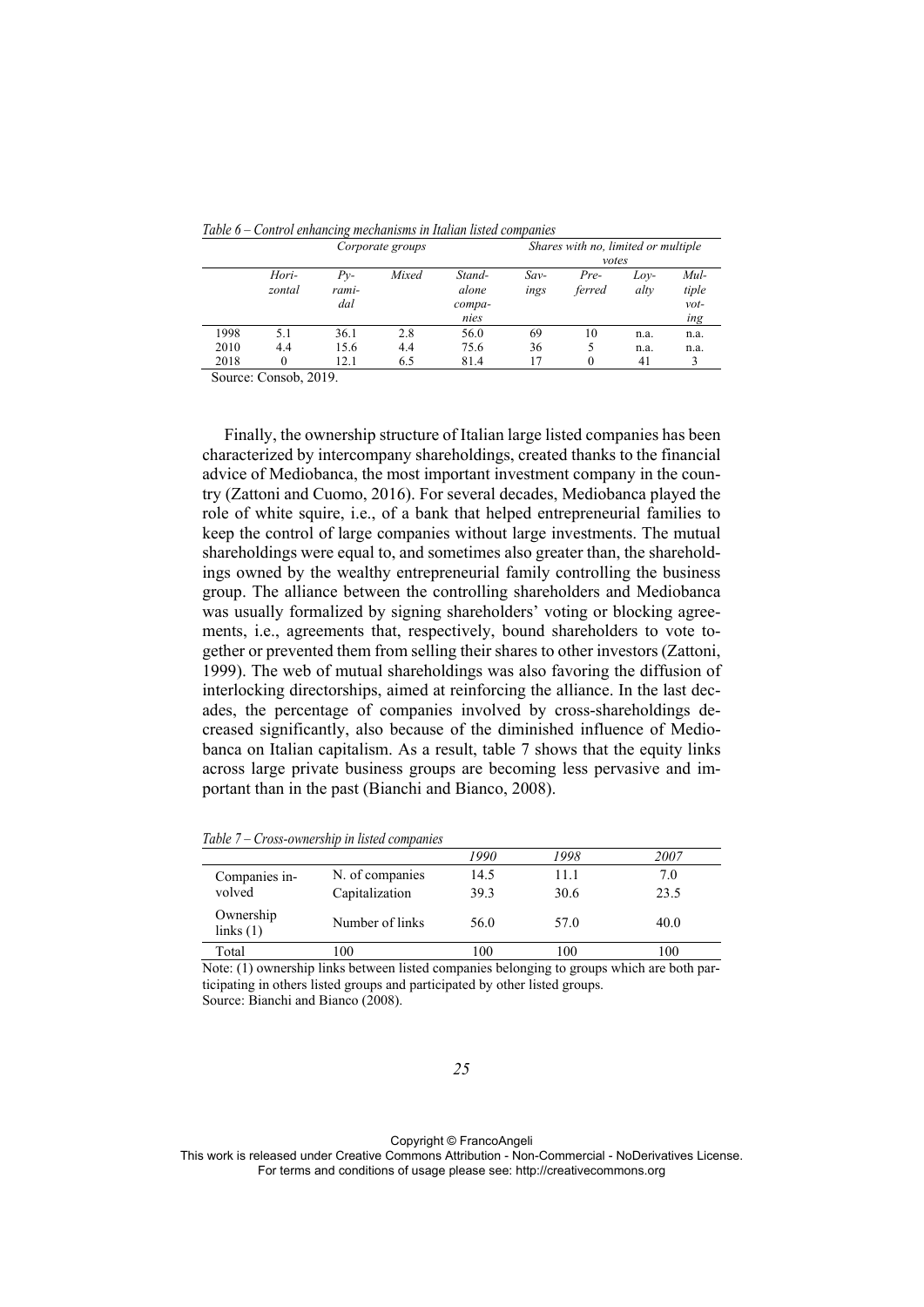Taken together, Consob data and recent empirical studies (e.g., Bianchi and Bianco, 2008; Cuomo, Zattoni, and Valentini, 2013; Mengoli, Pazzaglia and Sapienza 2009; Zattoni and Cuomo, 2015) support the idea that the ownership structure of Italian listed companies is highly concentrated and quite stable over time. The main shareholders are usually represented by wealthy entrepreneurial families, and in fewer cases by the State and local authorities or financial institutions. The institutional investors do not play, in general, a governance role. However, while the Italian institutional investors are reducing their weight on Italian listed companies, the foreign ones are increasing their shareholdings and influence. The use of traditional control enhancing mechanisms (i.e., pyramidal groups and shares with limited or no voting rights) is decreasing over time. As a consequence, the separation (or the wedge) between control and cash flow rights is also diminishing. This happens despite some new control enhancing mechanisms (like loyalty shares) are rapidly diffusing among listed companies.

In sum, coherently with the so-called law and finance perspective (La Porta et al., 1998), the increase in the investor protection and the adoption of international best practices contributed to decrease the use of  $CEMs - e.g.,$ pyramidal groups and limited voting shares – and the separation between control and cash flow rights. At the same time, the ownership structure remains relatively concentrated in the hands of wealthy entrepreneurial families, thanks also to the use of new control enhancing mechanisms (e.g., loyalty and multiple voting shares).

#### The Board of Directors of Italian companies

## The characteristics of the board of directors of Italian companies before the introduction of the code

In the Italian traditional governance model, shareholders elect both a board of directors and a board of statutory auditors. The board of directors plays three key roles: the strategic role (i.e., it establishes vision and mission, revise, approve or reject the strategic plan and major strategic decisions), the control role (*i.e.*, *it monitors firm performance*, *risk level*, *top management* behavior, and compliance with law), and the networking role (i.e., it legitimizes the firm, increases its reputation, and create a link with key stakeholders). The board of statutory auditors monitors the compliance with the law and the by-law, the application of principles of correct administration and the adequacy of the organizational, administrative and accounting structure and its actual functioning. The auditing of company's accounts is carried out by an auditing firm appointed by the shareholders' meeting.

Copyright © FrancoAngeli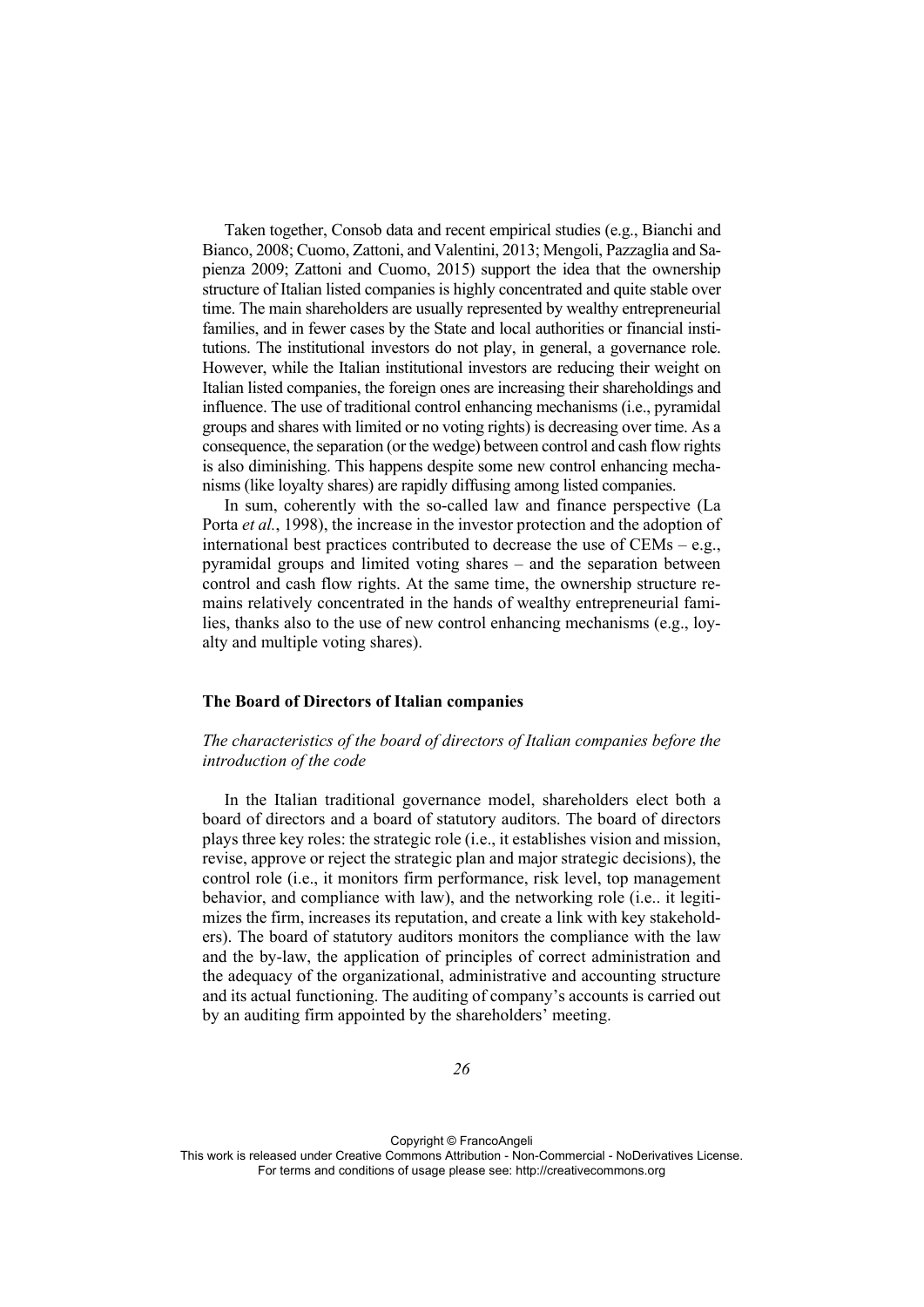In the 1990s, some studies on the boards of large Italian companies underlined that they were dominated by insiders (i.e., company managers, controlling shareholders, or persons linked to them by family ties or professional relationships) and the presence of non-executive directors was limited and mainly aimed at increasing the company's reputation among stakeholders. In these circumstances, the executive committee usually absorbed the board's responsibilities. Moreover, the board did not perform effectively its roles because of the small number of meetings, the lack of a formalization and evaluation of directors' role, and the insufficient (and filtered by managers) information flow to directors (Crisci and Tarizzo, 1994).

## *The characteristics of the board of directors of Italian companies after the introduction of the code*

Prompted by the Cabdury code and the diffusion of good governance codes, the Italian stock exchange promoted the issue of an Italian code that, together with the evolution of corporate law, changed the characteristics of the boards of directors of Italian listed companies. Based on data provided by Assonime, table 8 synthesizes the key characteristics of the board of directors in 2004, i.e., few years after the first revision of the code, and in 2017.

In 2004, the boards of directors of Italian listed companies presented several improvements respect to the '90s. For example, it was characterized by a good number of meetings with a high attendance by all directors, a majority of non-executive directors, a large diffusion of the remuneration and of the control committees consisting of a majority of non-executive directors. At the same time, the 2002 code was still too weak and so companies were still lagging behind on several aspects like board independence, the diffusion of nomination committees, the independence of board committees, and the introduction of some board processes (like board induction and evaluation).

In 2017, the several revisions of the code and the experience matured by listed companies and investors favored the evolution of boards of directors coherently with international best practices. In particular, the number of meetings and directors' attendance increase, likewise the weight of non-executive and independent directors, several companies adopt the slate voting system and have minority directors, all board committees are more widespread and consist of a majority of independent directors, lead independent directors are appointed when the chairperson is the CEO or a large shareholder, board evaluation and induction become common processes, some companies start to develop top management succession plans.

In a nutshell, the evolution of the characteristics of the board of directors

Copyright © FrancoAngeli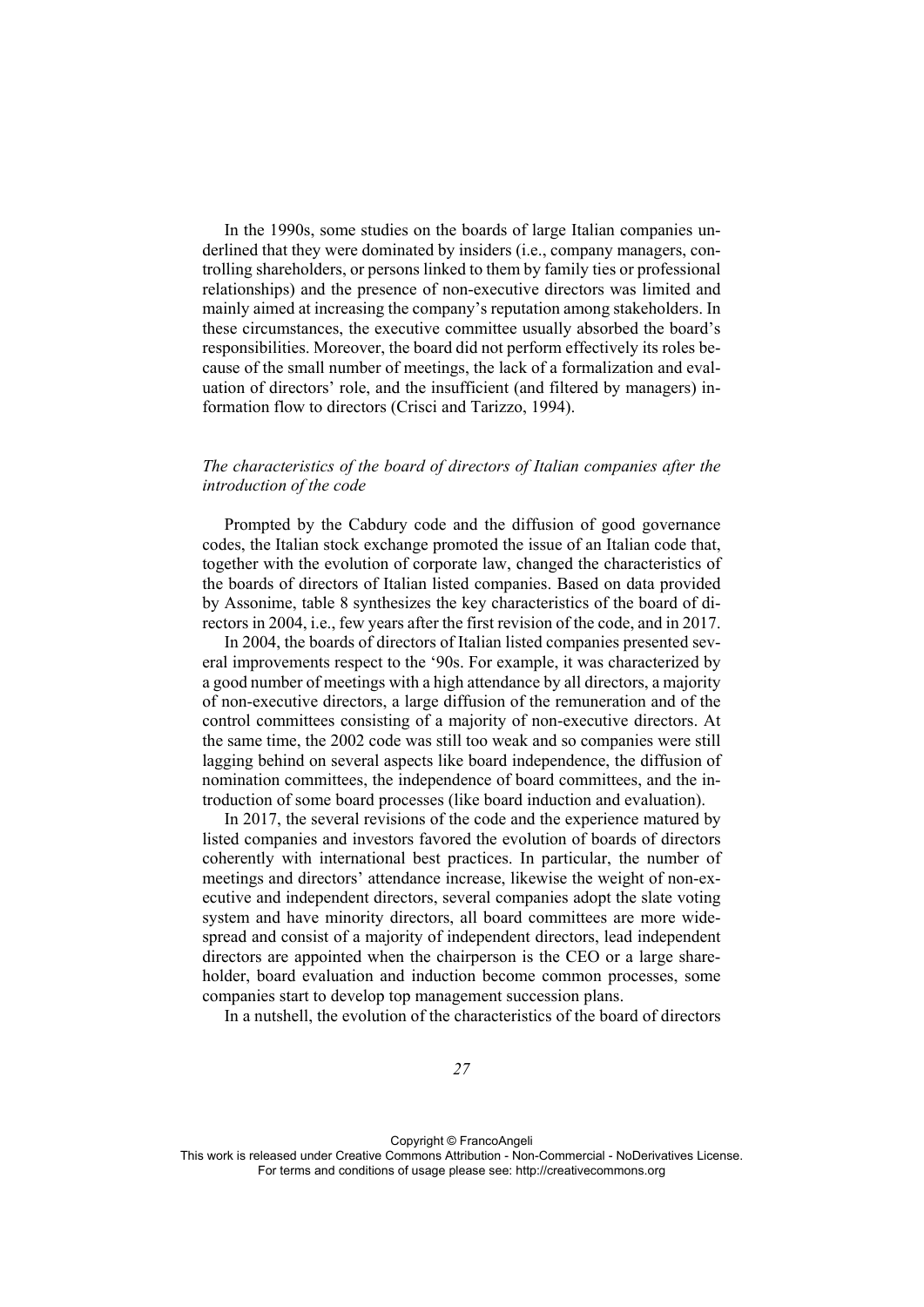of listed and large Italian companies indicates a significant improvement compared to the situation described in the '90s. The introduction of practices aimed at promoting the collegial functioning of the board, the appointment of independent and minority directors, the increasing directors' responsibilities may favor the emergence of an open and effective dialogue among board members. From this perspective, the code played a key role in pushing shareholders, directors, and managers to develop and adopt good corporate governance practices.

However, despite the compliance and alignment with good governance practices, some board characteristics suggest to be cautious about their effectiveness. For example, the lower diffusion of nomination committees may hide the willingness of controlling shareholders to influence the selection of new board members; the limited length of board meetings may indicate the lack of a proper debate and the domination of controlling shareholders or top managers; the limited use of reputed consultants to perform board self-assessment may suggest the will to avoid a proper and objective debate on board effectiveness; the risk that some independent directors formally comply with the code may hide their substantial dependence on powerful corporate actors; and so on.

The previous considerations raise doubts on the efficacy of the good governance code to substantially impact the board practices of Italian listed companies (e.g., Zattoni and Cuomo, 2008 and 2010). First, some of code's recommendations are still too weak respect to international best practices, also because the committee that drafts principles and recommendations consists of large shareholders, directors and managers that may have the interest to slow down the introduction of good governance practices. Furthermore, the prescriptive content of some recommendations (i.e., board independence) can lead companies to comply with them formally (i.e., box ticking), without changing the substance of the corporate governance. Finally, the code focuses on board composition, structure and (partly) functioning as these elements are easily measurable and observable from a distance. However, board effectiveness to fulfill its roles can only be assessed by observing whether the board members work together as a team, are adequately involved in the strategic decision-making process, analyze board decisions with the necessary depth and breadth of information, are able to discuss openly the various items on the agenda avoiding personal conflicts, take profit of all experiences and competencies in the boardroom, etc. (e.g., Zona and Zattoni, 2007; Minichilli, Zattoni, and Zona, 2009). These thoughts suggest that in Italy, like in several other countries with high concentrated ownership, the real effectiveness of the boards of directors depends on the willingness of the controlling shareholders to grant it the necessary autonomy and power.

Copyright © FrancoAngeli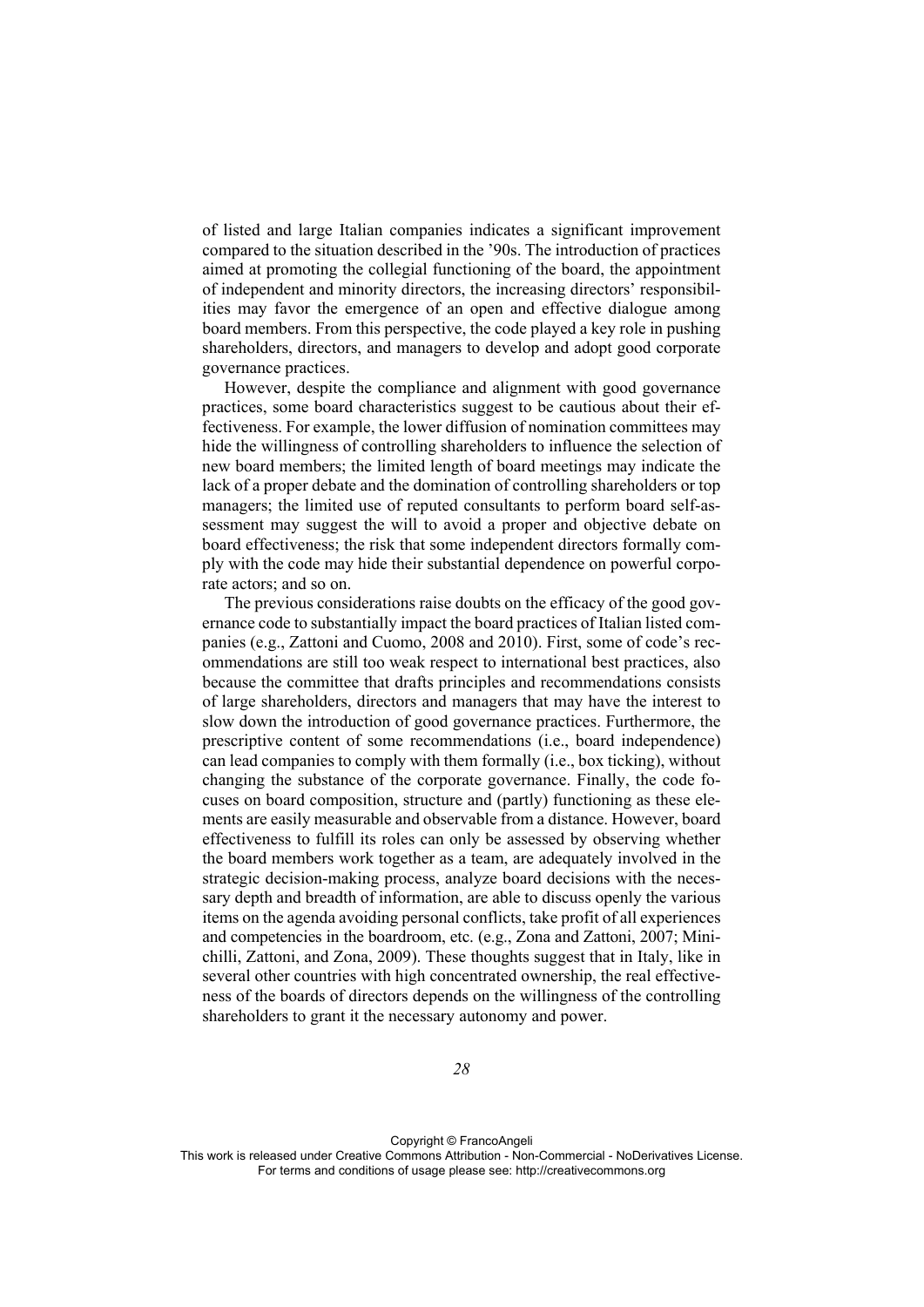Table 8 - The characteristics of the board of directors of Italian listed companies

| Sample                                                                      | 2004<br>248 listed companies                                                                                                                                                                                                                                             | 2017<br>259 listed companies                                                                                                                                                                                                                                                                                                                                                      |
|-----------------------------------------------------------------------------|--------------------------------------------------------------------------------------------------------------------------------------------------------------------------------------------------------------------------------------------------------------------------|-----------------------------------------------------------------------------------------------------------------------------------------------------------------------------------------------------------------------------------------------------------------------------------------------------------------------------------------------------------------------------------|
| Board of directors'<br>meetings                                             | 9.4 annual meetings (min<br>$\bullet$<br>4, max 31), larger in<br>banks and insurance<br>(13.4) and large compa-<br>nies $(12.7)$<br>• 86% of attendance to<br>board meetings (12 direc-<br>tors with 0 meetings)                                                        | 11.2 annual meetings (min 4,<br>$\bullet$<br>max 39), larger in banks $(19.8)$<br>and large companies (14.4)<br>2 hours and 15 minutes average<br>length of board meetings (min 38)<br>minutes, max 5.6 hours)<br>• 92% of attendance of board meet-<br>ings (7 directors with 0 meetings)<br>67% of boards organize at least<br>one meeting with only independ-<br>ent directors |
| Executive committee<br>meetings<br>Board of statutory<br>auditors' meetings | 11.4 meetings (min $0$ ,<br>max 49)<br>$\bullet$ 11.1 meetings (min 4,<br>max 55                                                                                                                                                                                         | 13.6 meetings of the executive<br>$\bullet$<br>committee (min 0, max 72)<br>12.8 meetings (min 4, max 92)<br>٠<br>2 hours and half average length<br>٠<br>96% of attendance<br>$\bullet$                                                                                                                                                                                          |
| Other board member-<br>ships                                                | 2.4 other membership<br>(min 0, max 32)                                                                                                                                                                                                                                  | 2.09 other membership for direc-<br>tors (min $0$ , max $27$ )<br>7.78 other membership for statu-<br>$\bullet$<br>tory auditors (min 0, max 49)                                                                                                                                                                                                                                  |
| Board composition                                                           | 10.1 directors, $15.4$ in<br>banks<br>• 30% executive directors,<br>29% non-executive but<br>not independent direc-<br>tors, 41% independent di-<br>rectors<br>68% executive chairper-<br>son                                                                            | 10 directors, 15.2 in financial<br>25% executive directors, 31%<br>non-executive but not independ-<br>ent, 44% independent directors<br>57 years of average age<br>6.5 years average tenure: 10.4 for<br>$\bullet$<br>executive, 5.1 non-executive, 3.9<br>independent<br>82% has a CEO, 21% CEO dual-<br>$\bullet$<br>ity<br>$\bullet$ 43% has a LID                             |
| $Slate - voting system$                                                     | 17% of companies adopts<br>slate voting system for<br>the board of directors<br>10% of companies has<br>minority directors (2.8<br>directors on average)<br>28% of companies has<br>statutory auditors elected<br>by minorities (1.2 statu-<br>tory auditors on average) | 46% of companies has minority<br>directors (minority directors<br>equal to 183)<br>50% of companies has statutory<br>auditor elected by minorities (mi-<br>nority statutory auditors equal<br>112)                                                                                                                                                                                |
| Nomination committee                                                        | $\bullet$ 10% of companies<br>All companies, except<br>$\bullet$<br>one, have a majority of<br>non-executives                                                                                                                                                            | 57% of companies, usually in<br>$\bullet$<br>combination with the remunera-<br>tion committee<br>All companies, except four, have<br>a majority of independent direc-<br>tors<br>86% of chairperson are independ-<br>ent<br>5.5 meetings per year, lengths is<br>about 1 hour<br>79% members attend all meetings                                                                  |

29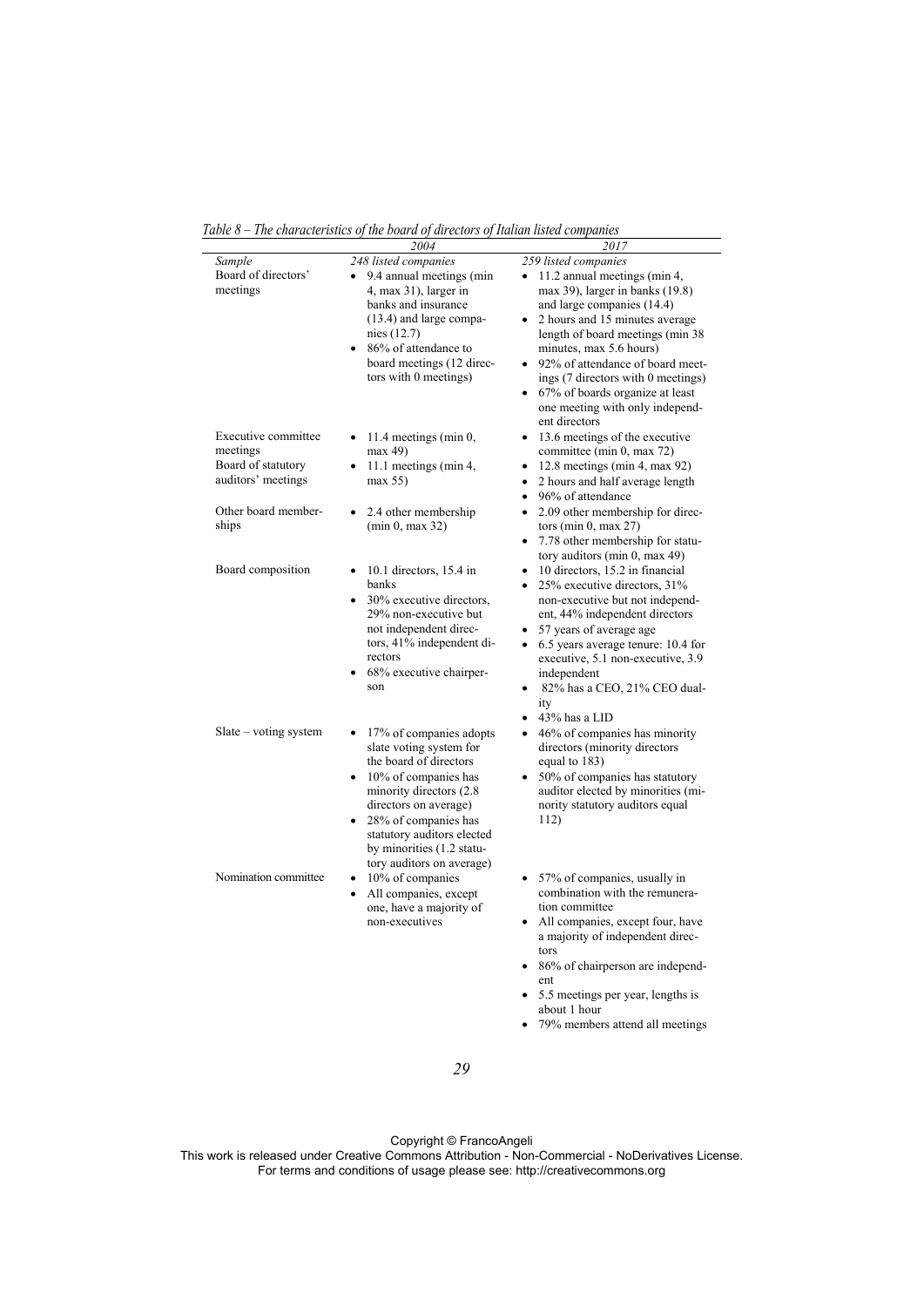| segue tah. |  |  |
|------------|--|--|
|------------|--|--|

|                                       | 2004                                                                                                                                                                      | 2017                                                                                                                                                                                                                                                                                                     |
|---------------------------------------|---------------------------------------------------------------------------------------------------------------------------------------------------------------------------|----------------------------------------------------------------------------------------------------------------------------------------------------------------------------------------------------------------------------------------------------------------------------------------------------------|
| Sample<br>Remuneration com-<br>mittee | 248 listed companies<br>70% of companies<br>All companies, except<br>one, have a majority of<br>non-executives<br>$\bullet$ 2 meetings per year (min)<br>$0$ , max $19$ ) | 259 listed companies<br>91% of companies<br>81% of committees have three<br>members<br>46% of committees have only in-<br>dependent<br>89% of chairperson are independ-<br>ent<br>4.7 meetings per year (min 0,<br>max 20<br>71 minutes average length of<br>meetings<br>87% of members attend all meet- |
| Audit (control and<br>risk) committee | • 77% of companies<br>All companies, except 1,<br>have a majority of non-<br>executive directors<br>4-5 meetings per year<br>(min 0, max 19)                              | ings<br>95% of companies<br>78% of committees have three<br>members<br>57% of committees have only in-<br>dependent<br>95% of chairperson are independ-<br>٠<br>ent<br>7.7 meetings per year (min 1,<br>٠<br>max 36                                                                                      |
| Board evaluation                      | Not available                                                                                                                                                             | 116 minutes average length of<br>meetings<br>77% of members attend all meet-<br>ings<br>80% of companies perform an<br>annual evaluation of the board<br>30% of companies use consult-<br>ants<br>37 companies evaluate also indi-<br>vidual directors                                                   |
| Board induction                       | Not available                                                                                                                                                             | 97% FTSE Mib, 86% Mid cap,<br>59% small cap                                                                                                                                                                                                                                                              |
| Succession plans                      | Not available<br>$\sim$ $\sim$ $\sim$                                                                                                                                     | 35 companies                                                                                                                                                                                                                                                                                             |

Source: Assonime, 2004 and 2018.

### The executive compensation in Italian listed companies

The empirical evidence on executive compensation in Italy between the '80s and the '90s shows that managers received a fixed compensation, a short-term bonus and some benefits. At that time, long-term equity incentives were rarely used by few large private industrial groups, multinational subsidiaries and holding companies to reduce the managerial labor cost, reward top managers for the results achieved, and highlight the role of senior management within the company.

Copyright © FrancoAngeli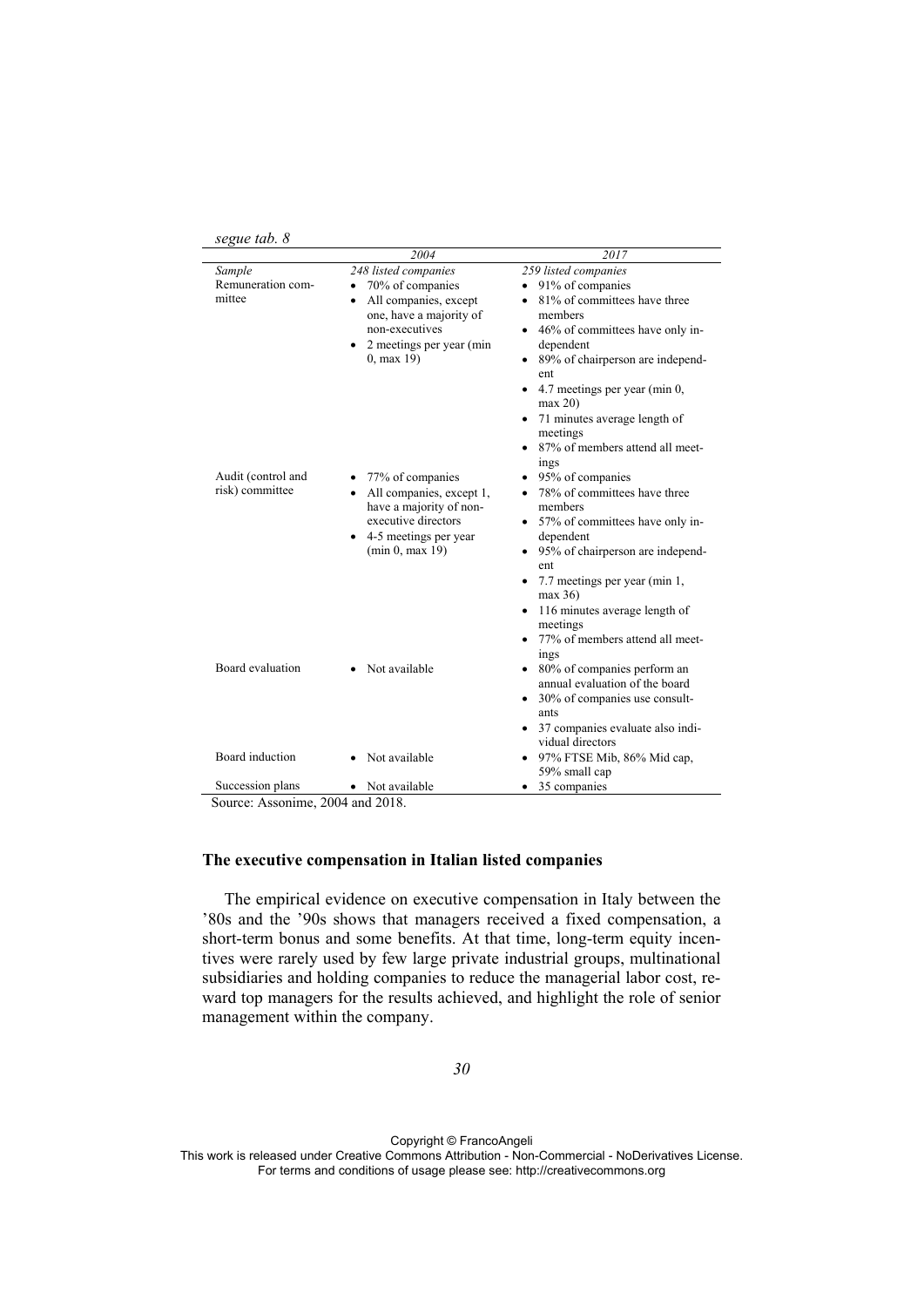Equity incentives started to be adopted on a large scale only at the beginning of 2000 (e.g., Airoldi and Zattoni, 2001; Zattoni, 2003). At that time, their diffusion has been strongly incentivized by the tax reform of the 1st of January 1998, as it provided significant tax benefits to their beneficiaries. More recent empirical evidence confirms that, at least among large listed companies, stock incentive schemes have become an important and stable element of the company's remuneration system. Moreover, the characteristics of the incentive plans show a positive evolution, like (consistently with the evolution of tax regulations) the exercise price is fixed at the average market price in the month preceding the offer, several plans link the right to exercise options to the performance of the share price versus a significant stock market index (e.g., the FTSE Mib or an industry index at national or European level) or a target price set in advance; the length of the vesting and of the exercise period – and the overall length of the incentive plan (i.e. the time horizon from the granting date to the expiring date) – increase over time. The empirical evidence also shows that the equity incentive plans have been used by some companies to camouflage the distribution of high compensation packages to controlling shareholders (e.g., Zattoni, 2007; Zattoni and Minichilli, 2009).

The empirical evidence (Mercurio and Zattoni, 2013) on the compensation of top managers (i.e. CEOs, chairpersons and vice presidents) of nonfinancial companies listed on the Italian stock exchange between 2005-2009 shows that the average compensation of CEOs is just under one million euros. However, figures show a large variance: while some CEOs receive a symbolic compensation of a few thousand euros, other CEOs receive several million euros. Moreover, the distribution of CEO compensation is skewed as the total remuneration received by the first ten CEOs represents 20-30 percent of the compensation of all CEOs. Still, CEO compensation is characterized by the high weight of fixed remuneration and the low weight of variable compensation. Finally, very generous compensation packages, *i.e.*, close to or higher than  $\epsilon$ 10 million, are usually the result of non-recurring bonuses or the severance pay recorded under "other compensation". This type of remuneration, which captures media's interest for its large amount, is typically a deferred payment for the services provided to the company over a long tenure period. These items raise large concerns both because of their considerable amounts, and because they are often not adequately explained to the market. Consequently, investors are unable to understand the real reasons and criteria behind the total amount paid.

Chairpersons receive a level of compensation similar to CEOs. In particular, their average compensation varies between  $\epsilon$ 500,000 and  $\epsilon$ 600,000, with significant differences between executive and non-executive chairpersons. In line with their role, the weight of fixed remuneration is higher, and

Copyright © FrancoAngeli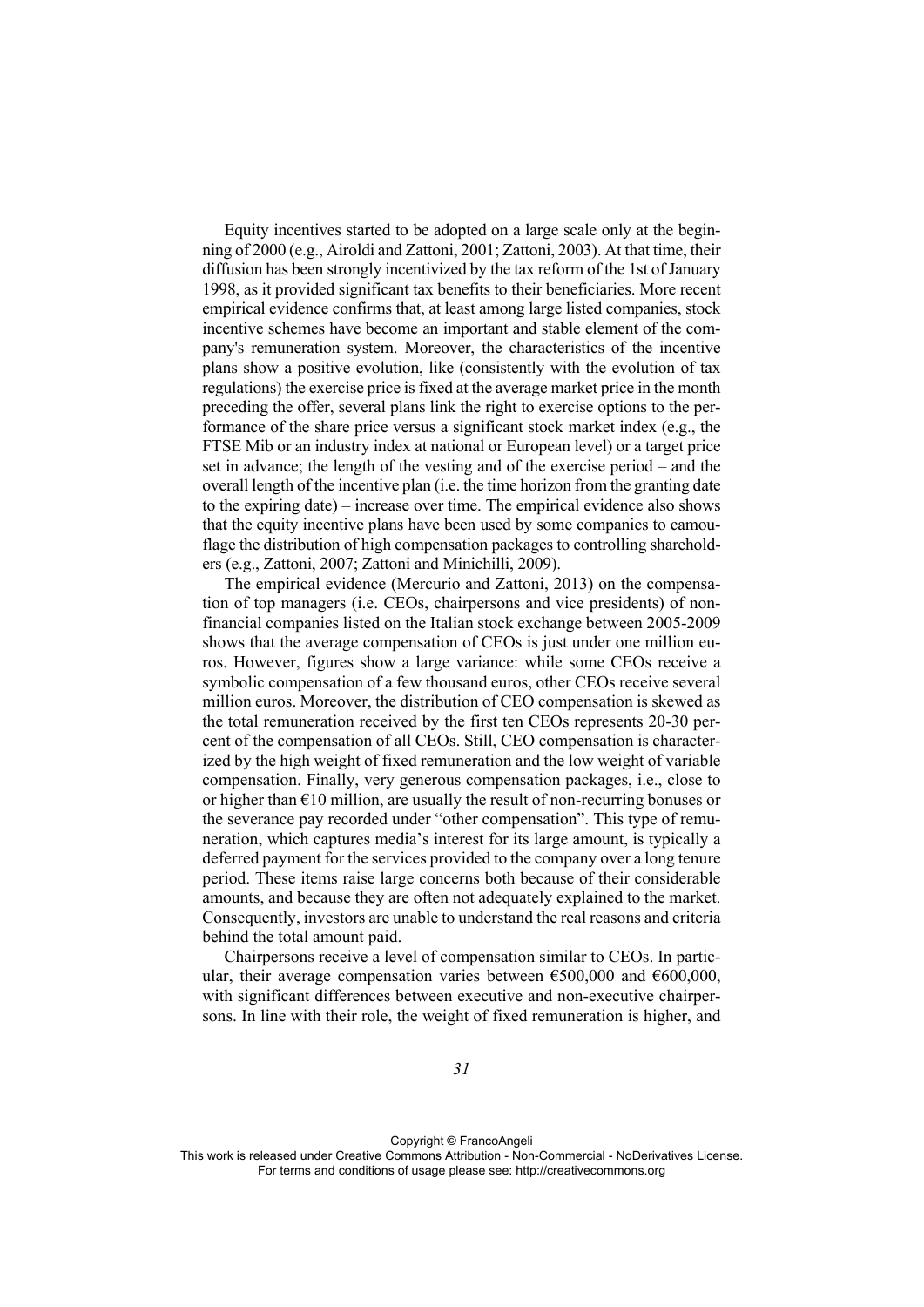the weight of bonus is lower, than for CEOs. The item "other remuneration" plays a significant role and mainly relates to remuneration for positions held in subsidiaries or affiliated companies. The role of the vice-presidents differs across companies and consequently their remuneration is very heterogeneous. Their average compensation ranges from  $\epsilon$ 300,000 to  $\epsilon$ 400,000. Also in this case, it ranges between purely symbolic amounts and large amounts higher than the average CEOs' compensation. Their compensation is more similar to that of CEOs than of chairpersons, indicating that they cover an executive role. Finally, the distribution of vice-presidents' compensation is even more concentrated than that one of chairpersons and CEOs.

The total amount received by senior managers remained relatively stable over the years. In particular, the CEOs with the highest pay or the companies with the highest pay levels have always been more or less the same, underlying a certain inertia or rigidity of the pay system even when company performance changes. This trend is due to the strong weight of the fixed compensation, which is independent from company's performance, and to the presence of bonuses that are substantially rigid.

Latest available empirical evidence supports these results and adds information on the remuneration of independent directors. Table 9 confirms the importance of fixed compensation among top managers, the diffusion of long-term incentive plans, the growing presence of claw-back clauses. These figures also indicate that independent directors receive an average of  $\epsilon$ 56,000 as board members and may add an additional  $\epsilon$ 15,000-20,000 if they are members of a committee. Finally, they confirm that compensation is higher and more articulated in large and financial companies.

|             | 2017                                                                                                  |
|-------------|-------------------------------------------------------------------------------------------------------|
| Sample      | Listed companies                                                                                      |
| Compensa-   | • 86% of companies adopt variable compensation                                                        |
| tion policy | • 98% of bonuses are linked with accounting measures of perfor-                                       |
|             | mance, 61% with strategic objectives, 51% with shares value                                           |
|             | • 88% of companies with variables compensation fixed a cap to some<br>components                      |
|             | • 94% of companies with variable compensation have a short-term bo-<br>nus, 76% have long-term bonus  |
|             | • 51% of companies adopt a claw-back clause                                                           |
| CEO         | • CEO compensation consists of fixed (54%), bonus (28%), subsidiar-<br>ies $(12%)$                    |
|             | • Average compensation equals to $\epsilon$ 918,000, higher in FTSE Mib and<br>in financial companies |
|             | • 18% of CEOs has stock incentives for an average fair value of<br>€1,068,000                         |

Table 9 – The remuneration of directors of Italian listed companies

32

Copyright © FrancoAngeli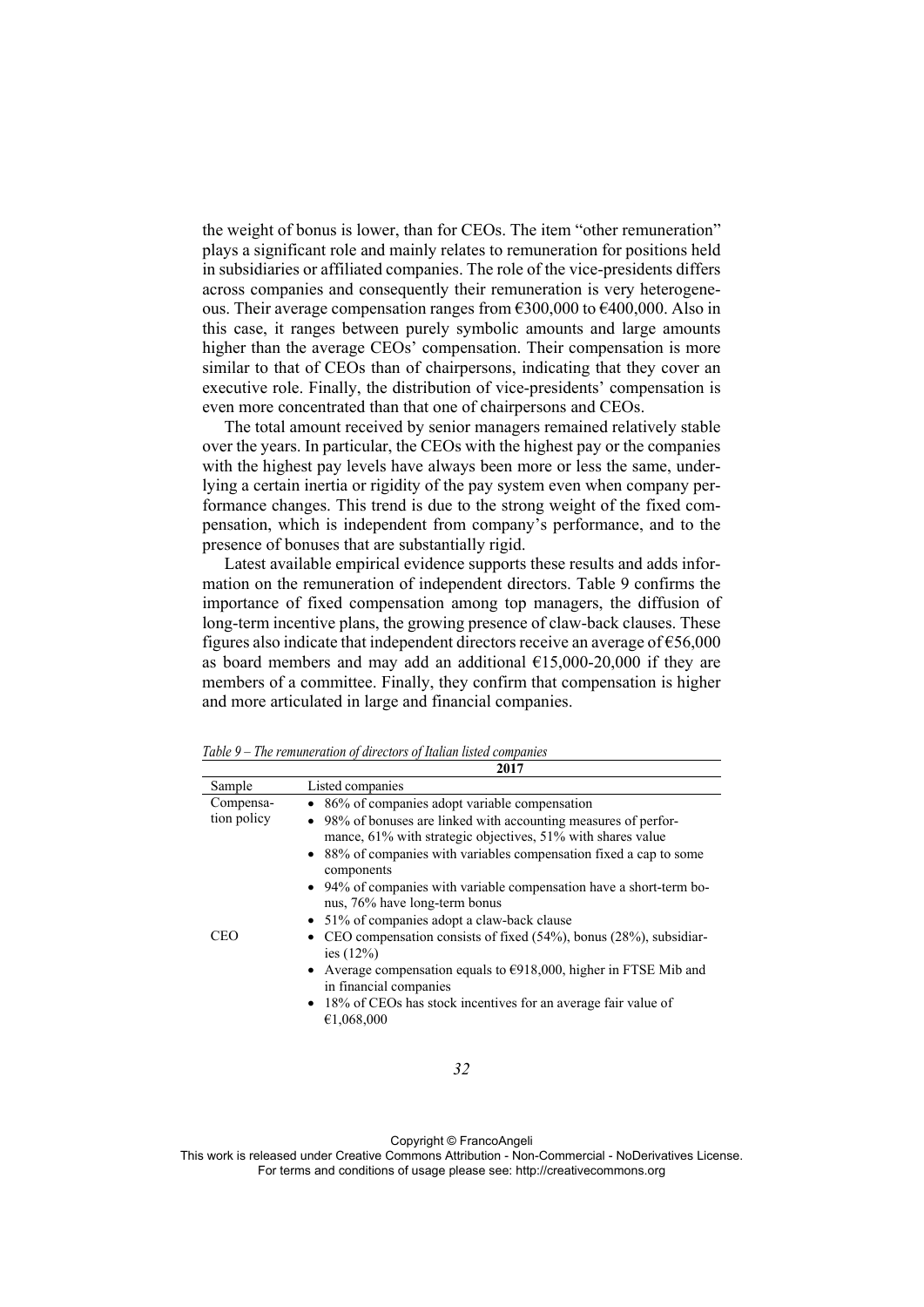| Chairperson             | • Chairperson compensation consists of fixed $(69\%)$ , bonus $(10\%)$ ,<br>subsidiaries $(17%)$ |
|-------------------------|--------------------------------------------------------------------------------------------------|
|                         | • Executive chairperson average compensation equals to $\epsilon$ 585,000                        |
|                         | • Non-executive chairperson average compensation equals $\epsilon$ 372,000                       |
|                         | • 12% of executive chairperson has stock incentives for an average of<br>€300,000                |
| Independent             | $\bullet$ $\epsilon$ 56,000 on average                                                           |
| directors               | • 30% additional fee if they are member of a committee                                           |
| Statutory au-<br>ditors | $\bullet$ $\epsilon$ 50,000                                                                      |

Source: Assonime, 2018.

#### **Conclusions**

The evolution of both corporate law and good governance code has strengthened the corporate governance practices of Italian listed companies. The evolution of the regulatory environment has, in fact, promoted several changes in the ownership structure (e.g., a lower use of pyramidal groups and dual class shares, a lower divergence between control and cash-flow rights), the board of directors (e.g., the increase of board independence, the diffusion of board committees, the appointment of lead independent directors, the introduction of board evaluation and induction), the executive compensation (e.g., the diffusion of both short-term and long-term variable compensation, the use of claw back clauses, higher disclosure on compensation packages).

However, an updated regulatory environment may be not able to stimulate the adoption of efficient corporate governance practices, as there is the risk that the form prevails on the substance. Some events - like the inertia to adopt the new models of administration and control and the tendency to formally comply with the recommendations of the good governance code  $-$  suggest a defensive rather than proactive attitude, *i.e.*, the search for compliance rather than effective corporate governance practices (Minichilli and Zattoni, 2017).

The recent debate on the purpose of companies highlights that the corporate governance practices should ensure that the governing bodies act in the interest of the company and its stakeholders. To this end, it is not sufficient to create boards of directors – and internal committees – composed of competent and independent persons. It is necessary to develop board processes that enhance the different skills and experiences present in it, create a culture of board accountability, encourage directors to perform their tasks effectively. From this perspective, the evolution of the regulatory environment should be accompanied by both rigorous studies on the diffusion and effectiveness of governance practices, and by training programs emphasizing the importance of investors, directors and top managers' ethical behaviors.

Copyright © FrancoAngeli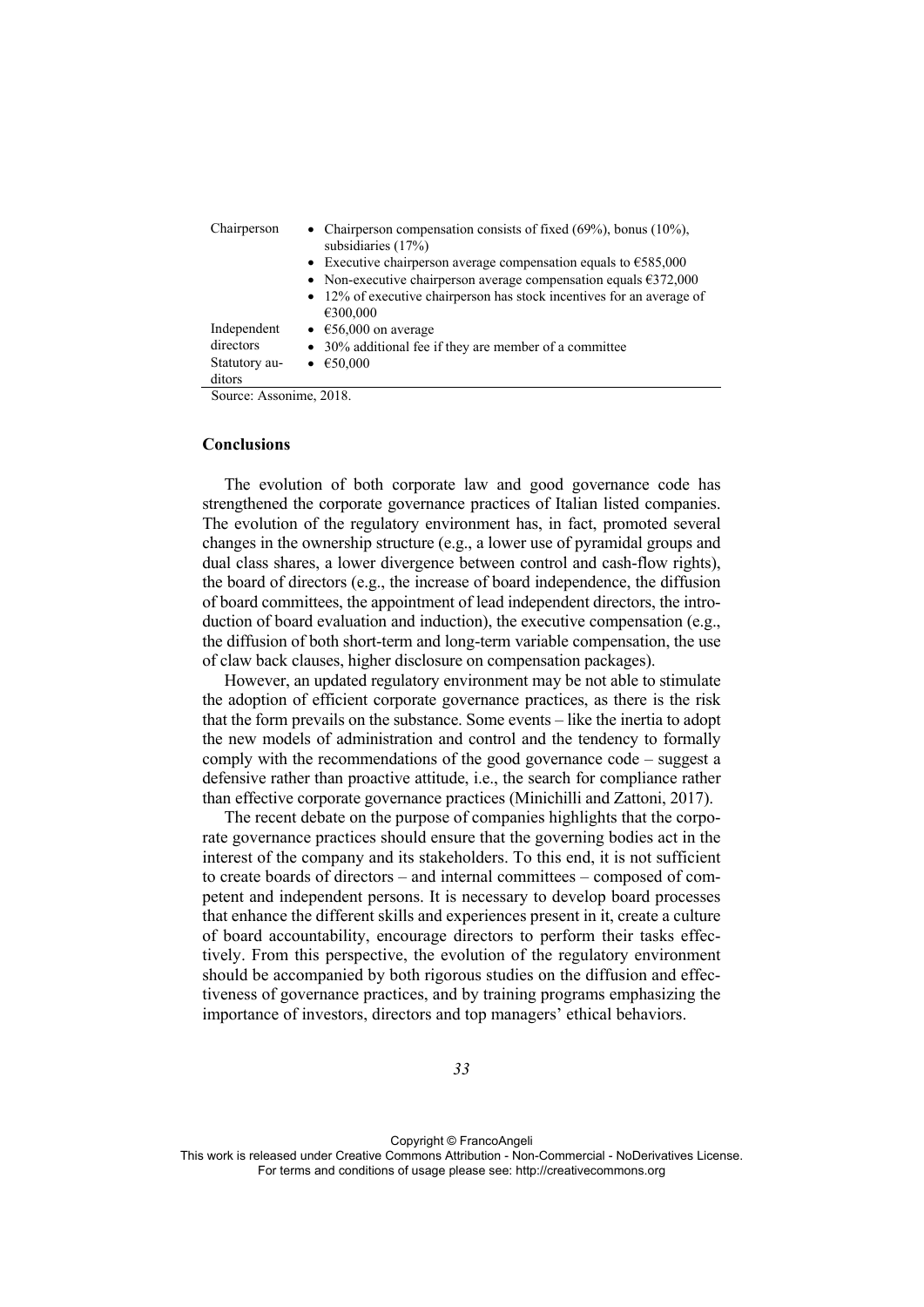#### **References**

- Aganin A., Volpin P.F. (2003). History of Corporate Ownership in Italy, ECGI  $-$ Finance Working Paper No. 17, DOI: 10.2139/ssrn.391180
- Airoldi G., Zattoni A. (Eds.) (2001). Piani di stock option Progettare la retribu*zione del top management*. Milano, Egea.
- Assonime (2004), Analisi dello stato di attuazione del codice di autodisciplina delle società quotate.
- Assonime (2018), La corporate governance in Italia: autodisciplina, remunerazioni e comply-or-explain.
- Bebchuk L.A., Roe M.J. (1999). Theory of path dependence in corporate ownership and governance. Stanford Law Review, 52 (1), 127-170. DOI: 10.2307/1229459
- Bianchi M., Bianco M. (2008). The evolution of ownership and control structure in Italy in the last 15 years, working paper.
- Consob (2018), Report on corporate governance of Italian listed companies.
- Crisci G., Tarizzo G. (1994). *Il governo della impresa*, Egon Zehnder International and Executive Interim Management.
- Cuomo F., Zattoni A., Valentini G. (2013). The Effects of Legal Reforms on the Ownership Structure of Listed Companies. Industrial and Corporate Change, 22(2), 427-58. DOI: 10.1093/icc/dts015
- Ferrarini G. (2005). Corporate governance changes in the 20th century: A view from Italy, ECGI, Law working paper, n. 29. DOI:  $10.2139/\text{ssrn}.695762$
- La Porta R., Lopez-de-Silanes F., Shleifer A., Vishny R. (1998). Law and Finance. Journal of Political Economy, 106 (6), 1113-55. DOI: 10.1086/250042
- La Porta R., Lopez-de-Silanes F., Shleifer A. (1999). Corporate ownership around the world. Journal of Finance, 54, 471-517. DOI: 10.1111/0022-1082.00115
- Melis A. (2000). Corporate Governance in Italy. Corporate Governance: An International Review, 8(4), 347-55. DOI: 10.1111/1467-8683.00213
- Melis A. (2005). Corporate Governance Failures: to what extent is Parmalat a particularly Italian Case? Corporate Governance: An International Review, 13(4), 478-488. DOI: 10.1111/j.1467-8683.2004.00443.x
- Melis A., Zattoni A. (2017). A Primer on Corporate Governance: Italy. New York, Business Expert Press.
- Mengoli S., Pazzaglia F., Sapienza E. (2009). Effect of Governance Reforms on Corporate Ownership in Italy: Is It Still Pizza, Spaghetti, and Mandolino? Corporate Governance: An International Review, 17(5), 629-45. DOI: 10.1111/j.1467-8683.2009.00752.x
- Mercurio L., Zattoni A. (2013). La retribuzione dei consiglieri di amministrazione: un'analisi empirica sulle società quotate italiane. In Pittino D., Viganò R., Zattoni A. (Eds.), La retribuzione del top management: incentivi, carriera e governance. Milano, Egea, pp. 141-181.
- Minichilli A., Zattoni A. (2017). Corporate governance Non solo regole. *Economia & Management*
- Minichilli A., Zattoni A., Zona F. (2009). Making boards effective: An empirical examination of board task performance. British Journal of Management, 20(1), 55-74. DOI: 10.1111/j.1467-8551.2008.00591.x

Copyright © FrancoAngeli